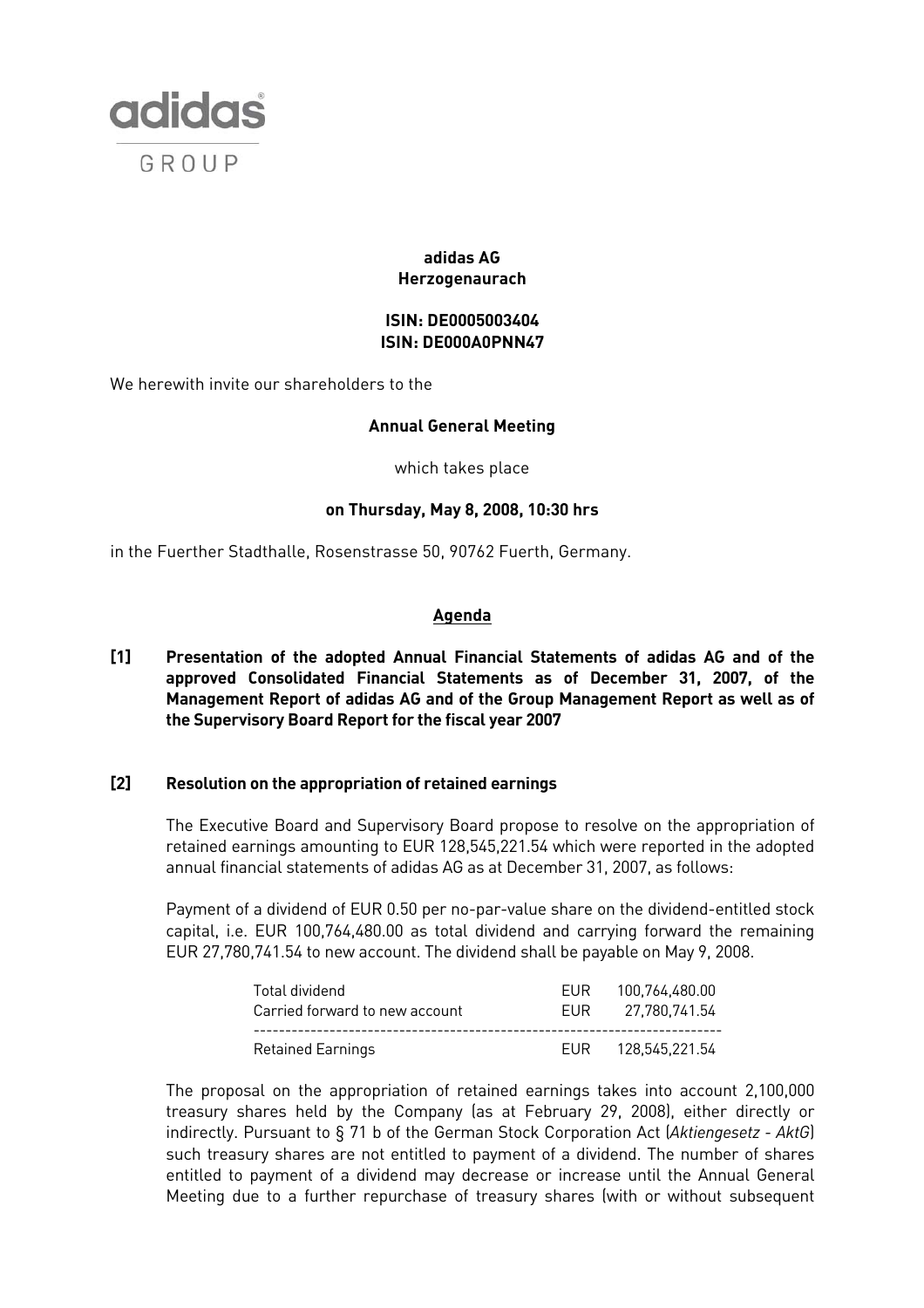redemption and cancellation of the shares) or sale of treasury shares. In this case, an accordingly amended proposal on the appropriation of retained earnings will be presented to the Annual General Meeting, with the payment per dividend-entitled nopar-value share remaining unchanged at EUR 0.50.

### **[3] Resolution on the ratification of the actions of the Executive Board for the fiscal year 2007**

The Executive Board and Supervisory Board propose the ratification of the actions of the Executive Board members for the fiscal year 2007.

## **[4] Resolution on the ratification of the actions of the Supervisory Board for the fiscal year 2007**

The Executive Board and Supervisory Board propose the ratification of the actions of the Supervisory Board members as well as the Supervisory Board member who resigned in 2007 for the fiscal year 2007.

#### **[5] Resolution regarding the amendment to § 18 section 3 (Remuneration of the Members of a Supervisory Board Committee) of the Articles of Association**

In accordance with the German Corporate Governance Code as amended on June 14, 2007, the Supervisory Board forms a nomination committee, which has the task to submit to the Annual General Meeting proposals for the election of shareholder representatives to the Supervisory Board. The compensation of the members of the Supervisory Board committees (not established ad hoc) is regulated in § 18 section 3 of the Articles of Association. Yet, the members of the nomination committee, like for instance the members of the Steering Committee, are not to receive additional compensation.

The Executive Board and Supervisory Board therefore propose that the following resolution be passed:

- a) In § 18 section 3 sentence 1 of the Articles of Association of adidas AG the words "…, the Nomination Committee …" are inserted after the words "… the Steering Committee …".
- b) § 18 section 3 of the Articles of Association will be reworded as follows:
	- *"3. Each member of a committee with exception of the committee formed pursuant to § 27 section 3 Co-Determination Act, of the Steering Committee, the Nomination Committee and of the Audit Committee shall receive a bonus amounting to 50% of the remuneration pursuant to section 1 above, the committee chairman shall receive a bonus amounting to 100% of the same. Each member of the Audit Committee shall receive a bonus amounting to 100% of the remuneration pursuant to section 1 above; the Chairman of the Audit Committee shall receive a bonus amounting to 150% of the same."*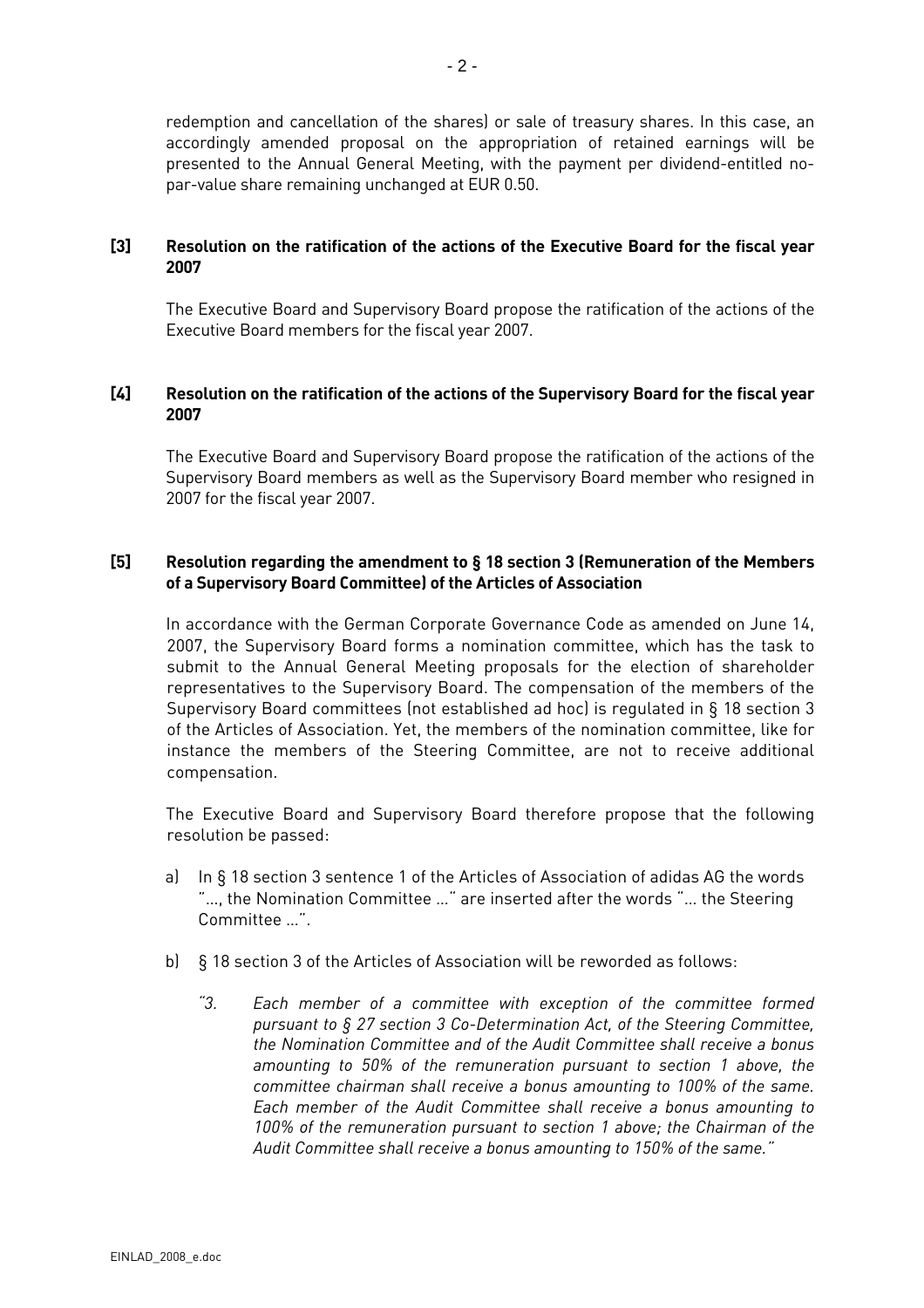**[6] Resolution on the cancellation of the authorized capital pursuant to § 4 section 3 of the Articles of Association, on the creation of a new Authorized Capital 2008 together with the authorization to exclude subscription rights as well as on the respective amendment to the Articles of Association** 

The Executive Board and Supervisory Board of adidas AG propose to cancel the hitherto unused authorization of the Executive Board, which expires on June 19, 2008, to increase the Company's stock capital, if necessary, while excluding the subscription rights of the shareholders and to replace it by a new authorization. For this purpose, § 4 section 3 of the Articles of Association shall be reworded.

The Executive Board and Supervisory Board therefore resolve as follows:

- a) The hitherto unused authorization of the Executive Board pursuant to § 4 section 3 of the Articles of Association to increase the stock capital until June 19, 2008, subject to Supervisory Board approval, by up to EUR 6,250,000, shall be canceled with effect from the entry with the Commercial Register of the new § 4 section 3 of the Articles of Association.
- b) A new Authorized Capital 2008 in the amount of EUR 12,000,000 shall be created.

 For this purpose, § 4 section 3 of the Articles of Association shall be reworded as follows:

*"3. The Executive Board shall be entitled for a duration of three years effective from the entry of this authorization with the Commercial Register, to increase the stock capital, subject to Supervisory Board approval, by issuing new shares against contributions in cash and/or in kind once or several times by no more than EUR 12,000,000 altogether (Authorized Capital 2008). The Executive Board may, subject to Supervisory Board approval, exclude the subscription rights of the shareholders. The shareholders may also be granted the statutory subscription right by offering the new shares to one or several credit institutions with the obligation to offer them to the shareholders for subscription (indirect subscription right)."* 

## **Report of the Executive Board pursuant to § 203 section 2, sentence 2, § 186 section 4, sentence 2 AktG concerning Agenda Item 6**

The authorization to issue new shares pursuant to  $\S$  4 section 3 of the Articles of Association, while observing the statutory subscription rights of shareholders, may also be used by way of the indirect subscription right.

The authorization for issuing new shares, however, also includes the Executive Board's authorization to exclude the statutory subscription rights of the shareholders, subject to Supervisory Board approval. Such authorization shall serve the following purposes:

1) If the Management makes use of the authorization to increase the stock capital against contributions in cash and under observance of the statutory subscription rights for shareholders, it may become necessary to exclude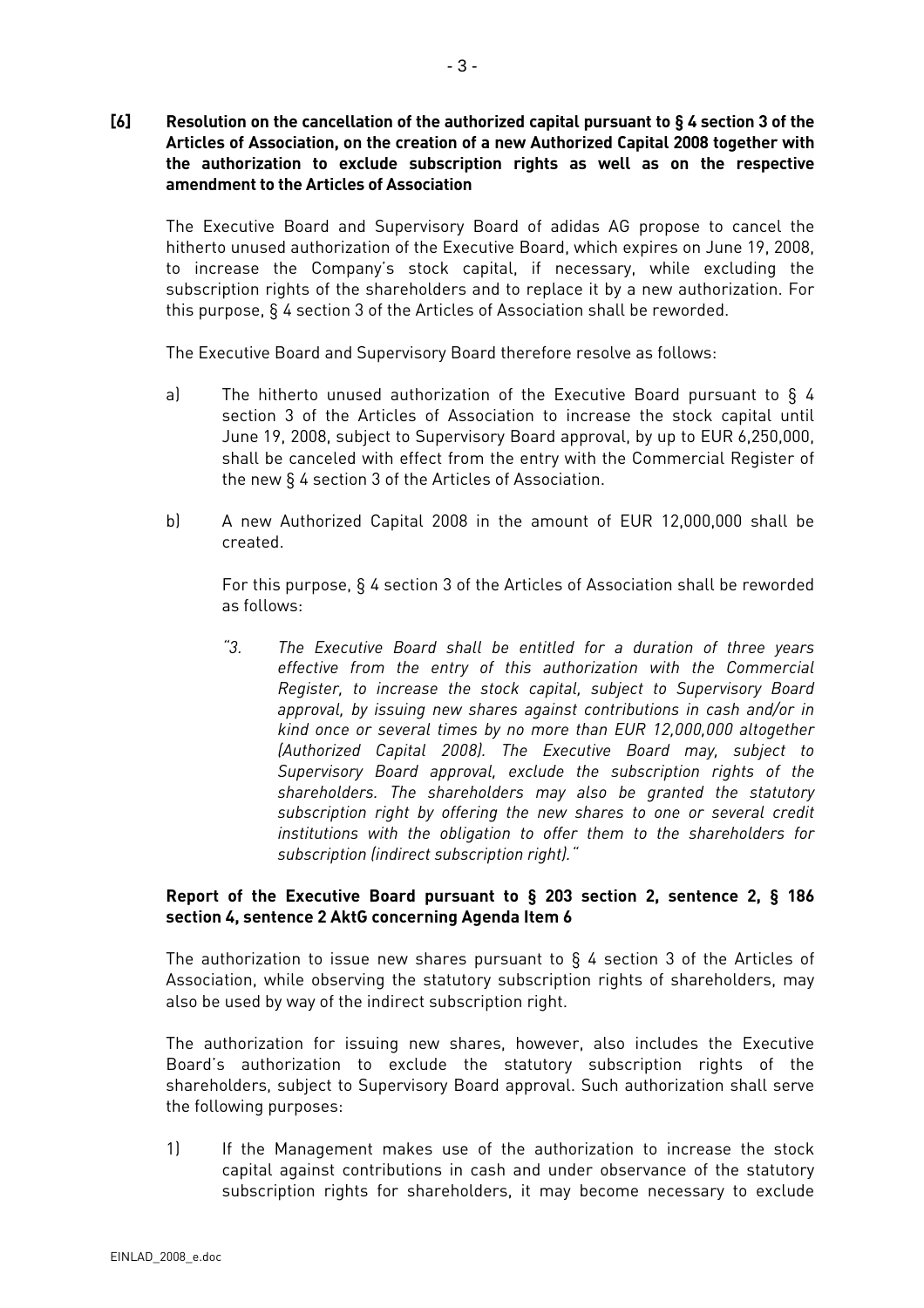subscription rights for fractional amounts, in order to achieve even subscription ratios. Without the exclusion of the subscription rights for fractional shares, the technical implementation of the capital increase as well as the exercise of subscription rights would be considerably aggravated. The new fractional shares thus excluded from subscription rights of shareholders shall either be sold on the stock exchange or used in any other manner most favorable for the Company.

2) The authorization contained in § 4 section 3 of the Articles of Association shall further enable the Executive Board and Supervisory Board to have authorized capital at their disposal not only for the purpose of raising capital against contributions in cash but also for the acquisition of participations, companies and parts of companies as contribution in kind against issuing of shares of the Company. Such participations, companies or parts of companies may also be contributed to a subsidiary of the Company, if necessary.

 The value at which the new shares are issued in any such case will depend on the timing and respective circumstances of the individual case. When establishing the value, the Executive Board and the Supervisory Board shall take into consideration the best interests of the Company and, if possible, the stock market price.

Historically, the Executive Board has continuously reviewed opportunities for the Company to purchase companies, parts of companies or participations in companies which are involved in the business of producing and selling sports or leisure goods or are otherwise involved in the Company's business. The purchase of such participations, companies or parts of companies in exchange for shares is in the Company's best interest if the purchase solidifies or strengthens the market position of the adidas Group or allows for or facilitates the access to new business sectors. In order to be able to quickly and flexibly react to the interest of a seller or of the Company in a (part) payment in the form of shares of the Company for such acquisitions, the Executive Board must – to the extent that repurchased treasury shares cannot or shall not be used – have the authority, subject to Supervisory Board approval, to issue new shares of the Company (while excluding the shareholders' subscription rights). Since the shares shall be issued at a price that is based on the stock market price, if possible, interested shareholders will have an opportunity, at about the same time as the Company's new shares are issued for the aforementioned purposes of acquiring companies, parts of companies or participations and the shareholders' subscription rights are excluded, to purchase additional shares on the stock exchange at the stock market price and to a large extent on comparable terms and conditions.

Based on the aforementioned considerations, the Executive Board believes that the proposed authorization to issue new shares is in the best interest of the shareholders, which can in any individual case justify the exclusion of the shareholders' subscription rights. The Executive Board and Supervisory Board will therefore review each individual acquisition and will consider whether a purchase in exchange for the issuance of shares, subject to the exclusion of the shareholders' subscription rights, will be in the prevailing interests of the Company.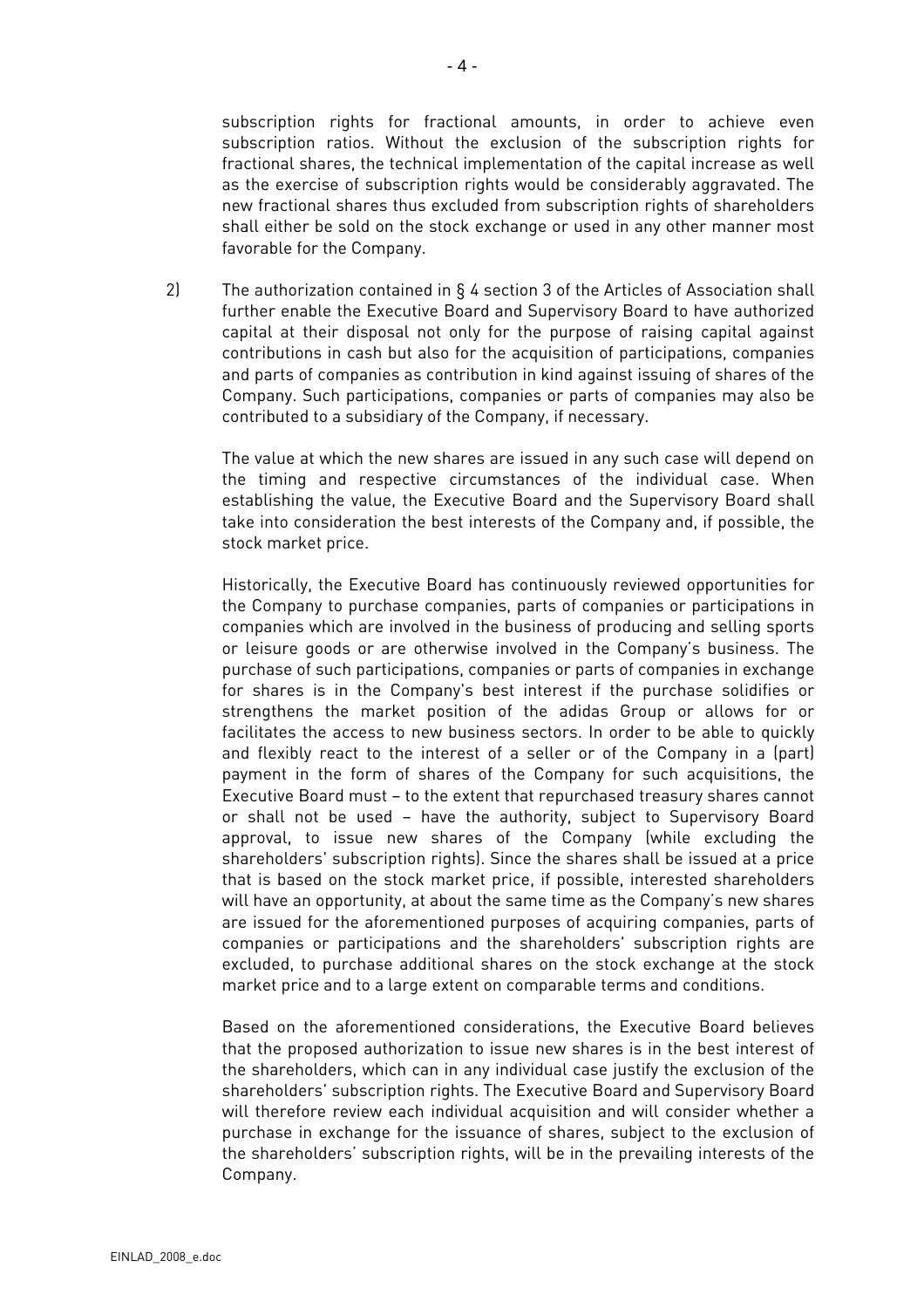The authorization may also be used in such a way that the acquisition may be effected partly against shares and partly against a contribution in cash or another form of consideration (if necessary also treasury shares).

3) The authorization in accordance with § 4 section 3 of the Articles of Association shall also provide the Executive Board and Supervisory Board with the opportunity to use the authorized capital to issue shares as (partial) consideration for the transfer of intellectual property rights or intangible property rights of athletes, sports clubs and other persons, such as trademarks, names, emblems, logos and designs, to the Company or one of its subsidiaries for purposes of marketing the products of the adidas Group. In addition, new shares shall serve as consideration for the direct or indirect acquisition of (possibly time-limited) rights of use (licenses) in such rights by the Company. Moreover, the Company shall also be able to use new shares for purchasing patents and patent licenses, the exploitation of which would be in the Company's interest for purposes of marketing and developing existing or new products of the adidas Group.

In the event that athletes, sports clubs or other persons holding rights in such intellectual property rights or intangible property rights are prepared to transfer or license such rights only in exchange for (partial) granting of shares or, in the case of cash payments, only at significantly higher prices, or the granting of shares is in the interest of the Company for other reasons, the Company has to be in a position to react to such a situation in an appropriate way.

Such may be the case, for example, if the Executive Board negotiates with a club in Germany or abroad on a sponsoring agreement, which is intended to permit the Company to exploit the known names, emblems and logos of this club under a license in order to help market the products of the adidas Group.

Furthermore, the Executive Board considers it possible that there will be opportunities for the Company, in (partial) exchange for shares of the Company, to purchase directly or indirectly patents or licenses for patent rights, the exploitation of which will be in the Company's best interests for the products that the adidas Group currently has, is currently developing or planning to develop in the future.

The purchase of industrial/intangible property rights or licenses for such rights will be carried out either by the Company or by its subsidiaries. If necessary, the purchase shall be made from companies or other persons having been given the right to utilize these respective rights. It is also conceivable that the consideration to be paid will consist of stock and cash (e. g. royalties) and/or other consideration.

The evaluation of the industrial/intangible property rights or licenses based thereon to be acquired directly or indirectly by the Company shall be carried out in accordance with market-oriented principles, if necessary, on the basis of an expert valuation. The evaluation of the shares to be granted by the Company shall be conducted taking the stock market price into consideration. Shareholders who wish to maintain their shareholding ratio in the Company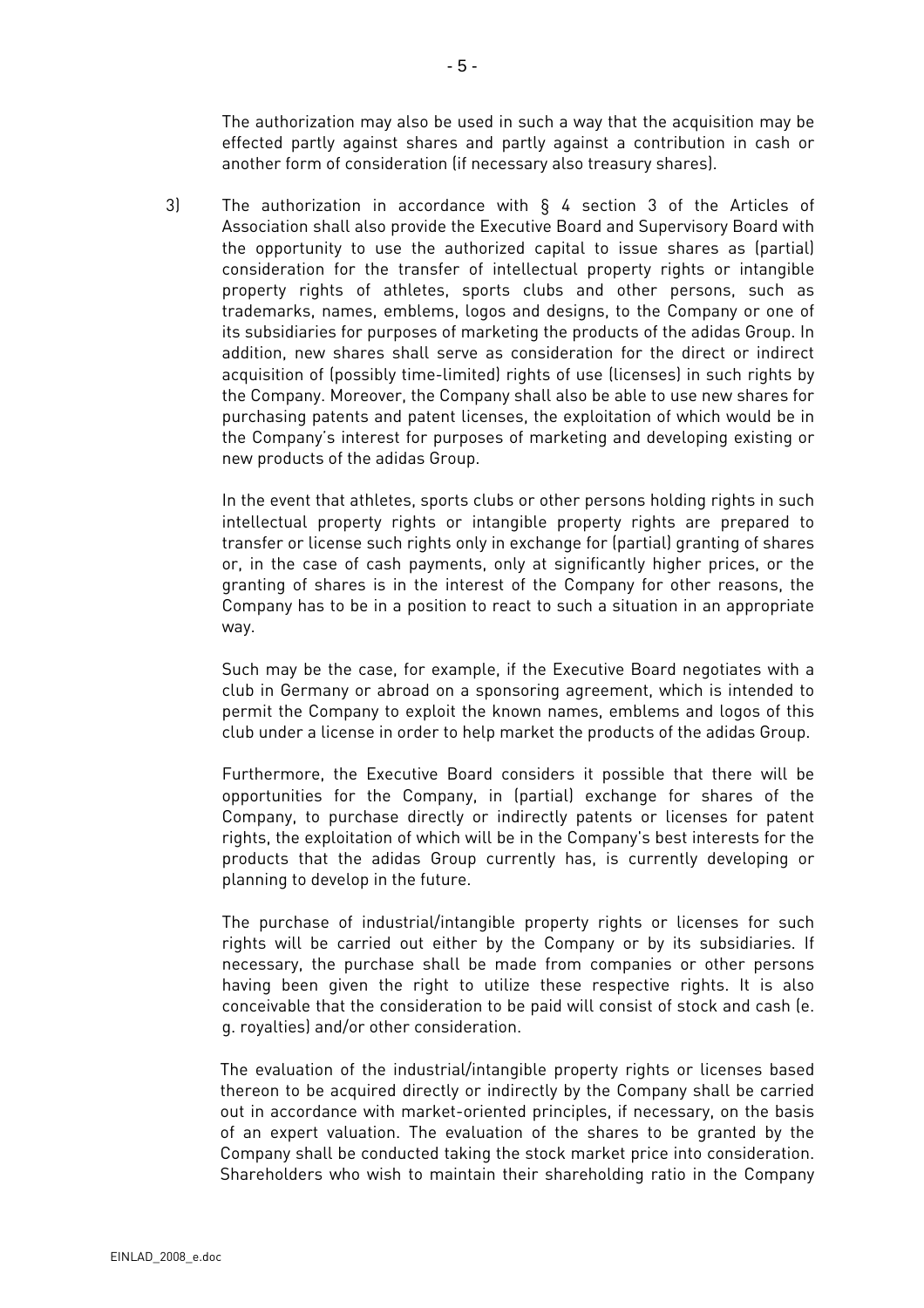may, therefore, do so through acquisition of further shares on the stock exchange at essentially comparable conditions.

The (partial) granting of shares in the aforementioned cases will be in the best interest of the Company if the use and exploitation of intellectual/intangible property rights or licenses based thereon promises advantages for the Company in the marketing and promotion and/or development of its products and a purchase of these rights in return for cash is not possible or is possible only at a higher price at a disadvantage to the Company's liquidity and cash flow.

The decision of whether to grant new shares of the Company as consideration shall be made on a case-by-case basis by the Executive Board, subject to Supervisory Board approval, taking into consideration the Company's interests in any specific transaction, the actual necessity for (partial) granting the shares, and the valuation thereof.

- 4) Moreover, the Executive Board shall, based on the authorized capital pursuant to § 4 section 3 of the Articles of Association, have the possibility to grant shares to employees of the Company and of affiliated companies (employee shares). If the authorization is used for this purpose, the issuance shall be effected against contributions in cash or against contribution of pecuniary claims. At the moment it is not possible to make any statements with regard to the respective issue price. The Executive Board will reasonably determine the price of the shares to be issued in alignment with the stock market price, taking into consideration the interests of the Company and of its shareholders as well as the respective purpose. Hereby the issue price of the new shares shall fall below the current stock market price of the already traded shares only to the extent that such is customary for employee shares.
- 5) Finally, the authorization pursuant to § 4 section 3 of the Articles of Association shall put the Executive Board and the Supervisory Board in the position to win additional new investor groups in Germany and abroad. If the occasion arises, the shares can also be particularly used for a going public abroad. There are no concrete plans at this time*.*

# **[7] Resolution granting the authorization to repurchase and use the Company's treasury shares pursuant to § 71 section 1 no. 8 AktG including the cancellation of shares, while revoking the existing authorization**

The authorization for the repurchase of treasury shares resolved upon by the last Annual General Meeting of May 10, 2007 expires on November 9, 2008. On January 29, 2008, the Executive Board decided with the approval of the Supervisory Board to make use of this authorization. The Company began a share buyback program on January 30, 2008, and has since acquired a total of 2,100,000 shares (corresponding to 1.03% of the stock capital) (as at February 29, 2008). The Executive Board will report on the current status of the acquisition of treasury shares on occasion of the Annual General Meeting on May 8, 2008. To be able to acquire treasury shares also in future and to be in a position to continue the current share buyback program, if applicable, the Executive Board shall again be granted the authorization in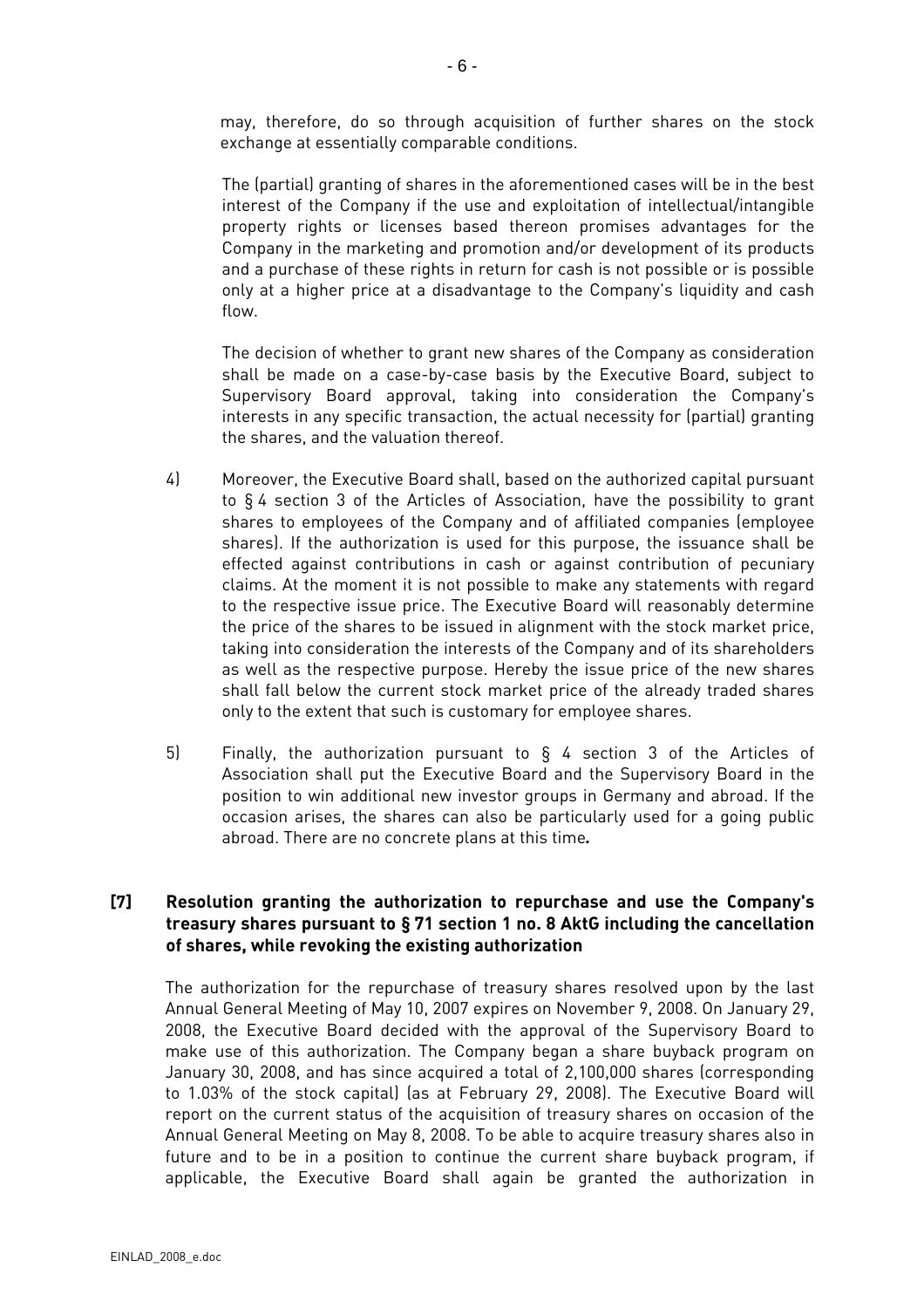accordance with § 71 section 1 no. 8 AktG to acquire treasury shares. The existing authorization shall be revoked.

The Executive Board and Supervisory Board therefore propose that the following resolutions be passed:

1) The Executive Board is authorized, for any lawful purpose and within the legal frame pursuant to the following terms and conditions, to repurchase the Company's treasury shares up to an amount totaling 10% of the stock capital valid on the date on which the authorization was resolved upon on May 8, 2008 or – if this amount is lower – on the date on which the aforementioned authorization was exercised.

 The authorization shall become effective with the passing of the resolution on May 8, 2008 and shall continue in effect until November 7, 2009. The authorization may be used by the Company but also by its subsidiaries or by third parties appointed by the Company or a subsidiary on account of the Company or its subsidiary.

The repurchase will be carried out (i) via the stock exchange, (ii) through a public repurchase offer made to all shareholders, (iii) through a public invitation made to all shareholders to submit sale offers or (iv) through issuing tender rights to shareholders.

In the event that the repurchase is carried out via the stock exchange, the consideration per share paid by the Company (excluding incidental purchasing costs) may not be more than 10% higher or 20% lower than the average stock market price for the Company's shares as established in the closing auction of the Xetra-Trading System (or a comparable successor system) on the Frankfurt Stock Exchange during the three trading days immediately preceding the day of entering into the repurchase obligation.

In the event of a public repurchase offer, the consideration per share paid by the Company (excluding incidental purchasing costs) may not be more than 15% higher or lower than the average stock market price for the Company's shares as established in the closing auction of the Xetra-Trading System (or a comparable successor system) on the Frankfurt Stock Exchange between the sixth and third trading day prior to the publication of the public repurchase offer.

In the event of an invitation directed to all shareholders to submit sale offers, the consideration per share paid by the Company (excluding incidental purchasing costs) may not be more than 15% higher or lower than the average stock market price for the Company's shares as established in the closing auction of the Xetra-Trading System (or a comparable successor system) on the Frankfurt Stock Exchange on the last three trading days prior to the acceptance of the sale offers.

If there are substantial deviations from the offered purchase/sale price or the threshold values of a potential purchase/sale price range after the publication of a public repurchase offer or public invitation to submit sale offers, the offer or invitation to submit sale offers may be adjusted. In such case the relevant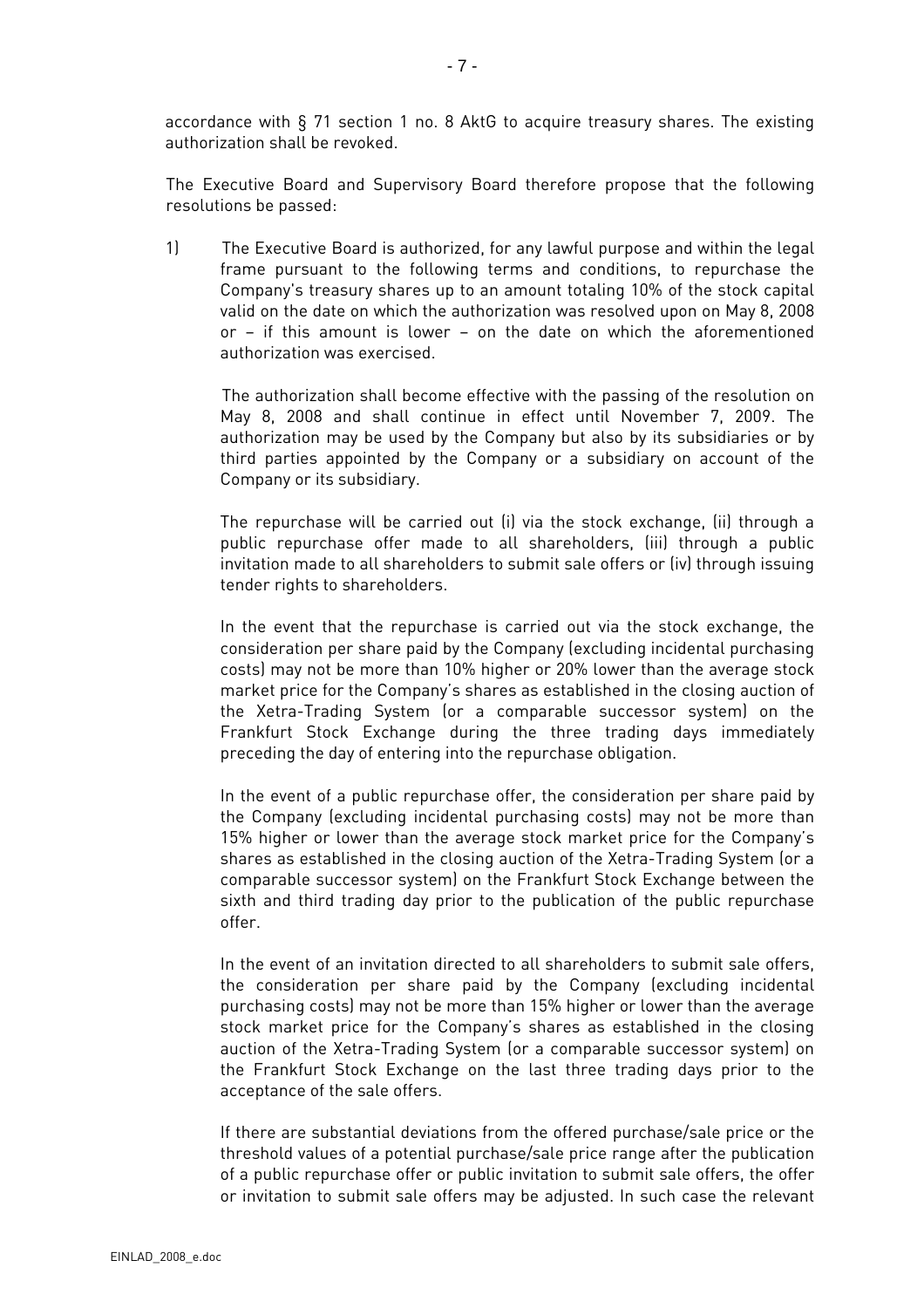amount is determined on the basis of the corresponding price on the last trading day prior to the publication of the adjustment; the 15% limit that the shares must not exceed or fall below is applicable for this amount.

The volume of a public offer or public invitation to submit sale offers may be limited. If the public repurchase offer or a public invitation to submit sale offers is over-subscribed, the repurchase or acceptance must be done on a pro-rata basis in relation to the shares offered in each case and in such cases, subject to the partial exclusion of any potential shareholders' rights of tender. The Company may provide for a preferred acquisition or acceptance of smaller numbers of shares of up to 50 tendered shares per shareholder and for a rounding of fractional amounts in accordance with general commercial principles only if any shareholders' rights of tender are partially excluded.

If the shareholders are provided with tender rights for the purpose of acquiring shares, these tender rights can be allocated to the shareholders in proportion to their shareholding in accordance with the ratio of the Company's stock capital to the volume of the shares to be repurchased by the Company. Fractions of tender rights shall not be allocated; in such cases, any potential partial tender rights shall be excluded. The price or the threshold values of the offered purchase price range (excluding incidental purchasing costs in each case), at which shares upon the exercise of tender rights may be sold, shall be determined in accordance with the regulations on the invitation to submit sale offers and adjusted where appropriate. The Executive Board shall determine the further details of the tender rights, in particular their content, term and, where appropriate, their tradability.

- 2) The Executive Board is authorized to use the treasury shares repurchased in accordance with this authorization or with former authorizations as follows:
	- a) Subject to Supervisory Board approval, the shares may be sold on the stock exchange or through a public offer to all shareholders in relation to their shareholding quota. Furthermore, subject to Supervisory Board approval, they may also be sold differently, provided the shares are sold in exchange for a cash payment and at a price that, at the time of the sale, is not significantly below the stock market price of the Company's shares with the same features. The pro-rata amount of the stock capital, which is attributable to the aggregate number of shares sold under this authorization, may not exceed 10% of the stock capital existing on the date on which the resolution on this authorization was adopted by the Annual General Meeting or - if this amount is lower - on the date of the relevant exercise of the present authorization. The prorata amount of the stock capital attributable to the new shares issued after the resolution concerning this authorization was adopted by the Annual General Meeting, on the basis of any authorizations to issue shares from authorized capital subject to the exclusion of subscription rights pursuant to § 186 section 3 sentence 4 AktG, together with the pro-rata amount of the stock capital that is attributable to the bonds with warrants and/or convertible bonds, which are linked to subscription or conversion rights on shares that are issued on the basis of any authorizations pursuant to § 221 section 4, § 186 section 3 sentence 4 AktG after the resolution concerning this authorization was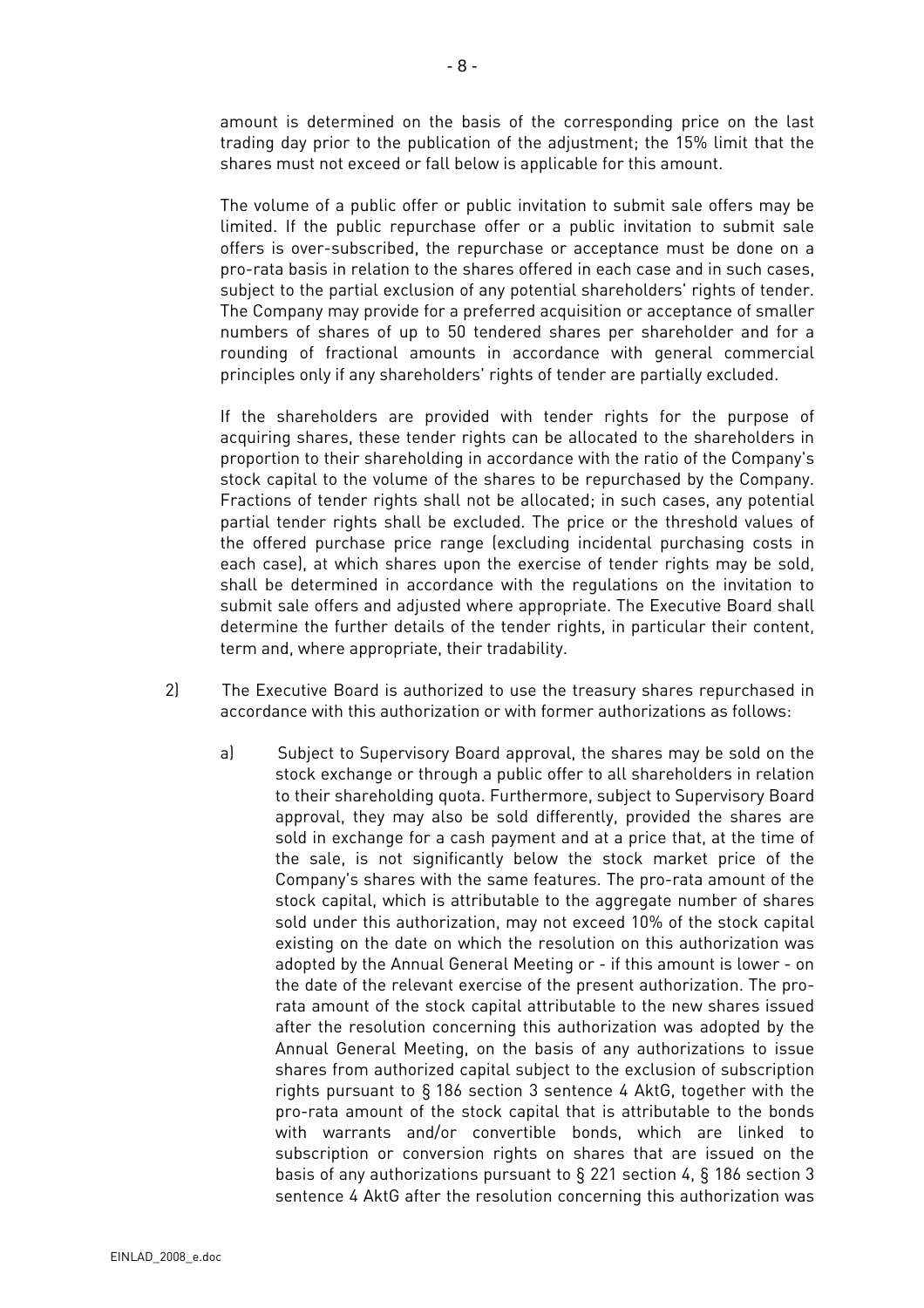adopted by the Annual General Meeting, shall be applied when calculating the 10% limit.

- b) Subject to Supervisory Board approval, the shares can be offered and assigned to third parties as (part) consideration for the direct or indirect acquisition of companies, parts of companies or participations in companies or within the scope of company mergers.
- c) Subject to Supervisory Board approval, the shares can be offered and sold as (part) consideration for the assignment or licensing of intellectual property rights or intangible property rights in athletes, sports clubs or other persons (e.g. trademarks, names, emblems, logos and designs) to the Company or one of its subsidiaries for purposes of marketing and/or developing the products of the adidas Group.
- d) The shares may be used for purposes of meeting the subscription or conversion rights or conversion obligations arising from the bonds with warrants and/or convertible bonds that have been or will be issued by the Company or a direct or indirect subsidiary of the Company in accordance with the authorization granted by the Annual General Meeting of May 8, 2003 or of May 11, 2006.
- e) The shares can be used for purposes of meeting the Company's obligations arising from the Management Share Option Plan 1999 (MSOP) in its valid version adopted by the Annual General Meeting on May 20, 1999 and amended by resolution of the Annual General Meeting of May 8, 2002 and May 13, 2004 as well as of May 11, 2006. Insofar as obligations exist towards members of the Executive Board of the Company, the Supervisory Board shall have the sole responsibility.
- f) Furthermore, the shares may be redeemed and cancelled without a further resolution of the Annual General Meeting on the redemption or the cancellation.
- 3) The Supervisory Board shall be authorized to use the shares repurchased by the Company, provided such shares do not have to be used for a different specific purpose and while ensuring that the compensation remains at a reasonable level (§ 87 section 1 AktG), as follows:

They can be assigned to members of the Executive Board of the Company as compensation in the shape of a stock bonus, subject to the proviso that the further assignment of such shares by the respective member of the Executive Board is not permitted within a period of at least two years from the date of assignment (retention period) and further subject to the proviso that it is not permitted to carry out hedging transactions, by which the economic risk for the development of the stock market price during the retention period is partially or completely assigned to third persons. For the assignment of the shares the respective current stock market price (based on an average value to be determined by the Supervisory Board at short notice) shall be considered. They may also be unconditionally promised to members of the Executive Board of the Company as compensation in the shape of a stock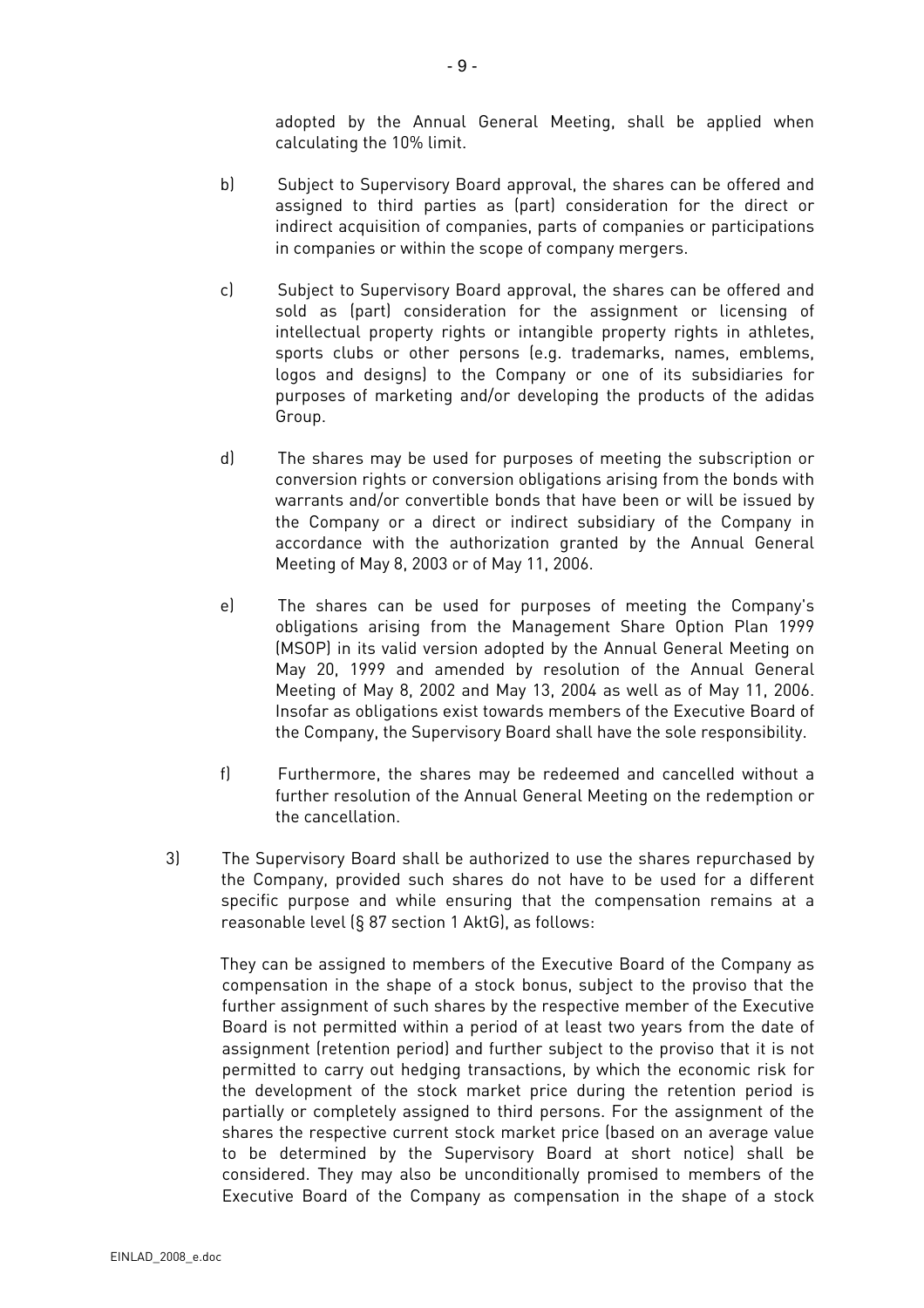bonus. In such case, the above provisions shall apply mutatis mutandis with the date of the unconditional promise taking the place of the date of the assignment of the shares.

- 4) The rights of shareholders to subscribe the Company's treasury shares will be excluded to the extent that such shares are utilized pursuant to the aforementioned authorizations defined in sub-sections 2) a) through e) and 3).
- 5) The authorizations to repurchase, sell or otherwise utilize or redeem and cancel the Company's treasury shares may be exercised independently, once or several times, either in whole or in part.
- 6) If any of the transactions carried out on the basis of this authorization require the approval of the Supervisory Board, the Supervisory Board may transfer this responsibility to one of its committees.
- 7) The authorization to repurchase the Company's treasury shares which was granted pursuant to the resolution adopted by the Annual General Meeting of May 10, 2007 shall end with the coming into effect of this new resolution and shall be replaced by it. This shall not apply to the authorizations granted in the aforementioned resolution of the Annual General Meeting regarding the use of already acquired treasury shares.

# **Report of the Executive Board pursuant to § 71 section 1 no. 8, § 186 section 4, sentence 2 AktG concerning Agenda Item 7:**

Under Agenda Item 7, the Executive Board and Supervisory Board propose that the Company be authorized, pursuant to § 71 section 1 no. 8 AktG and in accordance with customary corporate practices, to repurchase, up to and including November 7, 2009, its outstanding treasury shares up to a total of 10% of the stock capital valid on the date on which the resolution was adopted on May 8, 2008 or – if this amount is lower – on the date on which the aforementioned authorization was exercised.

The Executive Board gives a written report on this topic in accordance with § 71 section 1, no. 8 in conjunction with § 186 section 4 sentence 2 AktG. This report is published in full hereafter:

## Repurchase

The current authorization to acquire treasury shares pursuant to § 71 section 1 no. 8 AktG granted under the resolution of the Annual General Meeting of May 10, 2007 expires on November 9, 2008. Therefore, a new authorization shall be granted at the Annual General Meeting on May 8, 2008, and the existing authorization shall be revoked. On January 29, 2008, the Executive Board, with the approval of the Supervisory Board, decided to make use of the current authorization. The Company began a share buyback program on January 30, 2008 and has since acquired a total of 2,100,000 shares (corresponding to 1.03% of the stock capital) (as at February 29, 2008). The Executive Board will report on the current status of the acquisition of treasury shares on occasion of the Annual General Meeting on May 8, 2008. To be able to acquire treasury shares also in future and to be in a position to continue the current share buyback program, if applicable, the Executive Board shall again be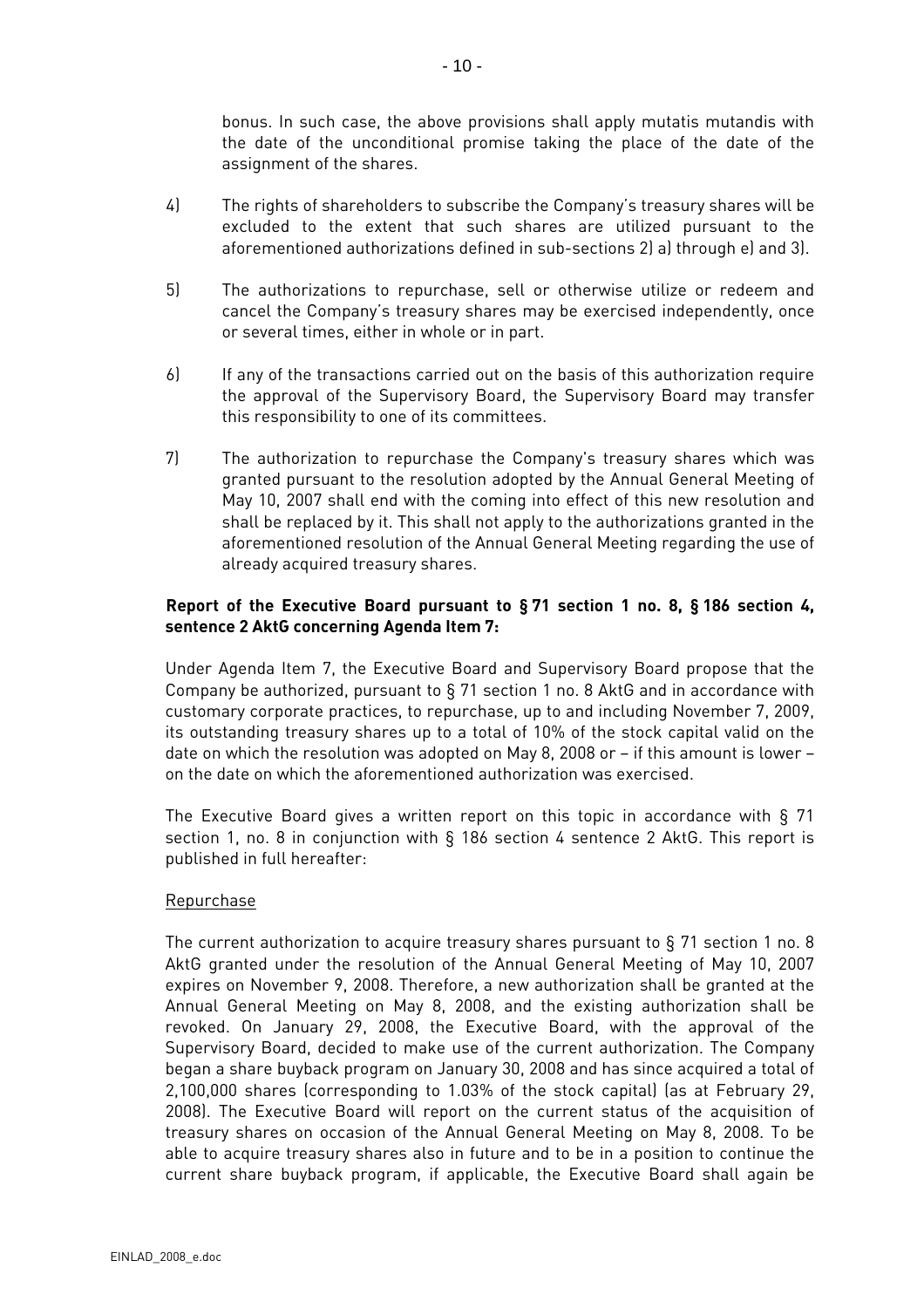granted the authorization in accordance with § 71 section 1 no. 8 AktG to acquire treasury shares. The existing authorization shall be revoked.

In repurchasing the Company's treasury shares, the principle of non-discrimination under § 53 a AktG must be observed. The proposed repurchase of shares either on the stock exchange, through a public repurchase offer, through a public invitation to submit sale offers or the issuance of tender rights to shareholders adheres to this principle. If the public offer or public invitation to submit a sale offer is oversubscribed, i.e. in total more shares were offered to the Company for purchase than the Company is to buy, the acceptances must be done on a pro-rata basis. In such case, the ratio of the number of shares offered by individual shareholders is decisive; it is not relevant how many shares a shareholder, who offers shares for sale, is holding in total. Such examination would not be practicable. Any rights of tender held by shareholders are partially excluded in such cases. The Company may provide for a preferred acceptance of smaller amounts of shares of up to 50 tendered shares per shareholder as well as a rounding of fractional amounts in accordance with general commercial principles in such a case. These prospects are intended to avoid any fractional amounts when establishing the percentages to be repurchased and any residual amounts and therefore serve to facilitate and simplify technical settlement. Any tender rights of shareholders are therefore also partially excluded in this case.

#### Sale and Other Ways of Utilizing the Shares

Under the proposed authorization, the Company's treasury shares, which it has repurchased from its shareholders, may either be redeemed and cancelled or resold through a public offer made to all shareholders in relation to the amount of shares held by them or through transactions on the stock exchange. With respect to the latter two possibilities for selling the repurchased Company's shares, the shareholders' right of non-discrimination will be respected during the sale. In the following cases, however, the Company shall have the possibility to exclude the subscription rights of shareholders or the subscription rights are excluded necessarily:

1) In compliance with the statutory regulation set forth in § 71 section 1 no. 8 sentence 5 AktG, the proposed authorization provides that the Executive Board, subject to Supervisory Board approval, may sell the repurchased treasury shares in a manner other than through a sale on the stock exchange or an offer made to all shareholders if the repurchased treasury shares are sold in exchange for cash payment in accordance with § 186 section 3 sentence 4 AktG at a price that − as of the date of sale − is not significantly below the stock market price for the Company's shares with the same features. The date of sale shall be considered the date of the entering into the assignment agreement, even if such is still subject to the fulfillment of certain conditions. If the assignment is not preceded by a particular assignment agreement, the date of sale shall be the date of the assignment itself. This shall also apply if the assignment agreement specifies the date of assignment as relevant date. The final sales price for the Company's treasury shares will be established based on the aforementioned rules immediately prior to the sale of the treasury shares. This possibility to sell treasury shares is limited to 10% of the stock capital taking into account the calculations stipulated in the proposed resolution.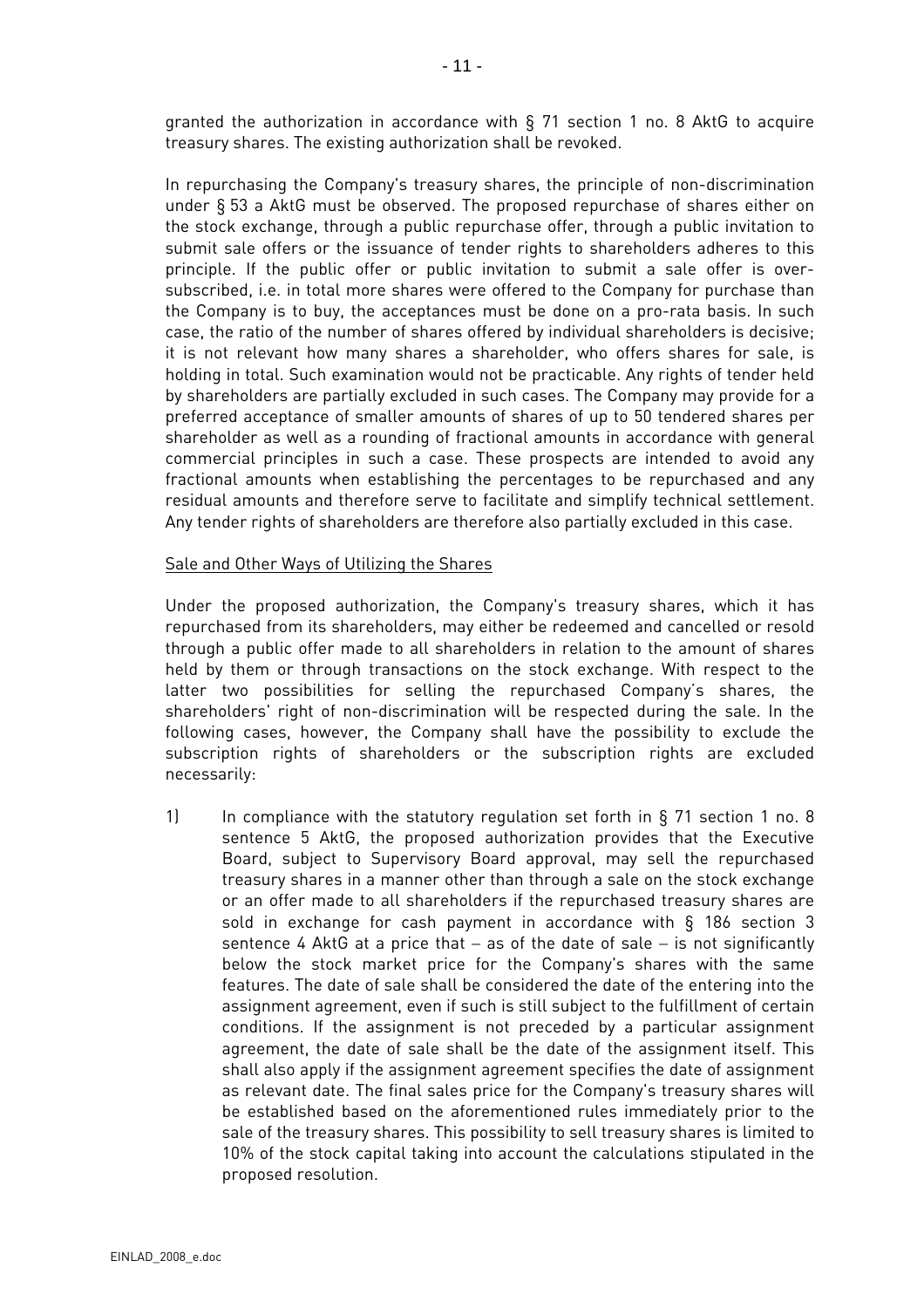The prospect of selling treasury shares as described above is in the best interest of the Company and the shareholders since the sale of shares to institutional investors, for example, will attract additional domestic and foreign shareholders. In addition, the Company will then be in a position to restructure its own equity capital to meet its respective business needs and to react quickly and flexibly to a more favorable stock market environment. The property interests and voting rights of the shareholders will be respected. In view of the small volume of a maximum of 10%, the shareholders will not suffer any detriment since the shares sold subject to the exclusion of the shareholders' subscription rights may be sold only at a price, which - as of the date of the sale - is not significantly below the stock market price for the Company's shares with the same features. Interested shareholders may on approximately the same terms and conditions purchase on the stock exchange the number of shares required to maintain their respective shareholding quota.

2) The Company shall also be able to offer its treasury shares as consideration in connection with mergers and (also the indirect) acquisition of companies, parts of companies or participations.

 The price at which treasury shares are used in any such case will depend on the corresponding timing and respective circumstances of the individual case. In setting the price, the Executive Board and the Supervisory Board shall act in the best interests of the Company and, if possible, in line with the stock market price.

Historically, the Executive Board has continuously reviewed opportunities for the Company to purchase companies, parts of companies or participations in companies which are involved in the business of producing and selling sports or leisure goods or are otherwise involved in the business of the Company. The purchase of such participations, companies or parts of companies in exchange for its treasury shares is in the Company's best interest if the purchase solidifies or strengthens the market position of the adidas Group or allows for or facilitates the access to new business sectors. In order to be able to quickly and flexibly react to the interest of a seller or of the Company in a (part) payment in the form of shares of the Company for such acquisitions, the Executive Board must – to the extent that authorized capital cannot or should not be used – have the authority, subject to Supervisory Board approval, to grant treasury shares of the Company (while excluding the shareholders' subscription rights). Since the volume of treasury shares will be limited and the shares shall be issued at a price that is based on the stock market price, if possible, the interested shareholders will have an opportunity, at about the same time as the Company's treasury shares are sold for the aforementioned purposes of acquiring companies, parts of companies or participations and the shareholders' subscription rights are excluded, to purchase additional shares on the stock exchange to a large extent on comparable terms and conditions.

Based on the aforementioned considerations, the Executive Board believes that the proposed authorization to utilize the Company's treasury shares is in the best interest of the Company, which can in any individual case justify the exclusion of the shareholders' subscription rights. The concrete exclusion of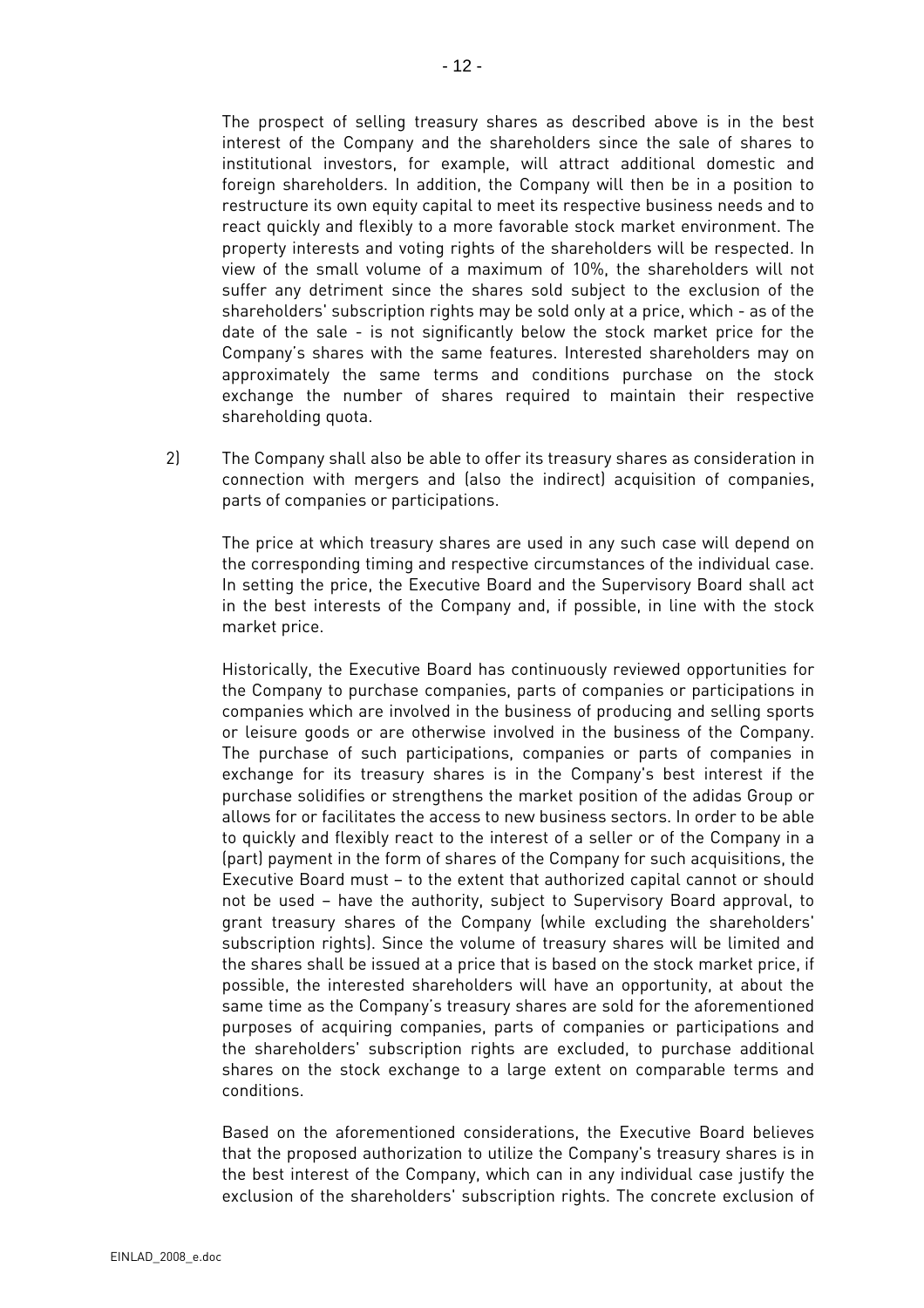subscription rights has to be decided by the Executive Board, subject to Supervisory Board approval, in each individual case taking into consideration the interests of the Company regarding this concrete measure, the necessity of the (partial) granting of shares, and the evaluation thereof.

3) Furthermore, the Company shall have the opportunity to use its treasury shares as (part) consideration for the transfer of intellectual property rights or intangible property rights of athletes and sports clubs, such as trademarks, names, emblems, logos and designs, to the Company or one of its subsidiaries for purposes of marketing the products of the adidas Group. In addition, the Company's treasury shares shall serve as consideration for the direct or indirect acquisition of (possibly time-limited) rights of use (licenses) in such rights by the Company. Moreover, the Company shall also be able to use its treasury shares for purchasing patents and patent licenses, the exploitation of which would be in the Company's interest for purposes of marketing and developing existing or new products of the adidas Group.

In the event that athletes, sports clubs or other persons holding rights in such intellectual property rights or intangible property rights, are prepared to transfer or license such rights only in exchange for (partial) granting of shares, or, in the case of cash payments, only at significantly higher prices, or if the utilization of the Company's shares for other reasons is in the interest of the Company in such a case, the Company has to be in a position to react to such a situation in an appropriate way.

This may be the case, for example, whenever the Executive Board negotiates with a club in Germany or abroad on a sponsoring agreement, which is intended to permit the Company to exploit the known names, emblems and logos of such club under a license in order to help market the products of the adidas Group.

Furthermore, the Executive Board considers it possible that there will be opportunities for the Company, in (partial) exchange for shares of the Company, to purchase directly or indirectly patents or licenses for patent rights, the exploitation of which will be in the Company's best interests for the products that the adidas Group currently has, is currently developing or planning to develop in the future.

The purchase of industrial/intangible property rights or of licenses for such rights will be carried out either by the Company or by subsidiaries. If necessary, the purchase shall be made from companies or other persons to whom the relevant rights were assigned for exploitation. It is also conceivable that the granted consideration will consist of stock as well as cash (e.g. royalties) and/or other types of consideration.

The evaluation of the industrial/intangible property rights or the licenses for such rights to be acquired by the Company directly or indirectly shall be carried out in accordance with market-oriented principles, if necessary, on the basis of an expert valuation. The evaluation of the shares to be granted by the Company shall be conducted taking the stock market price into consideration. Shareholders who wish to maintain their shareholding ratio in the Company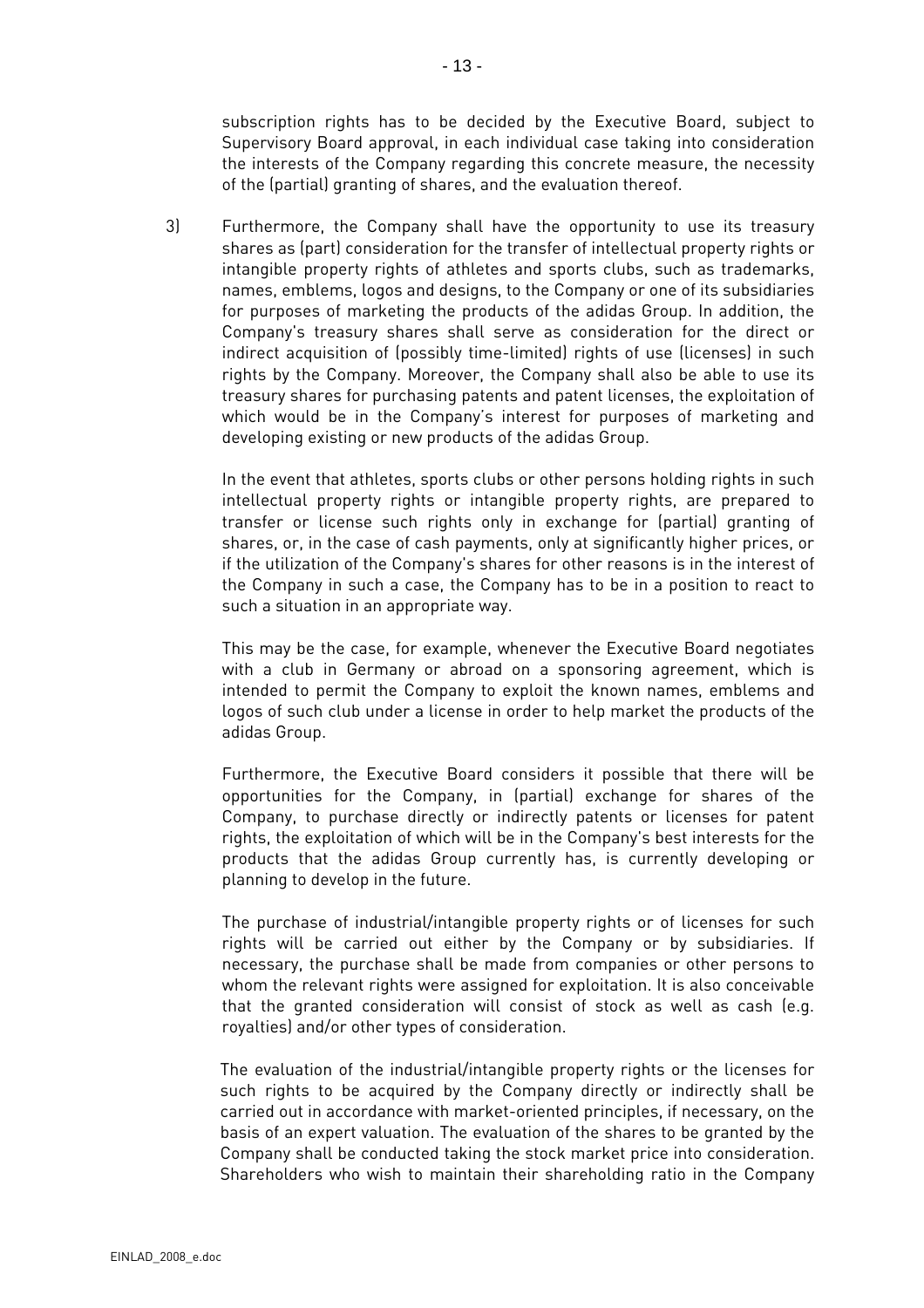may therefore do so through acquisition of further shares on the stock exchange at essentially comparable conditions.

The (partial) granting of shares in the aforementioned cases will be in the best interests of the Company if the use and exploitation of the intellectual/intangible property rights or the licenses based thereon promises advantages for the Company in the marketing and promotion and/or development of its products and a purchase of such rights in return for cash is not possible or is possible only at a higher price at a disadvantage to the Company's liquidity and cash flow.

Based on the aforesaid considerations, the Executive Board believes that the proposed authorization for the utilization of treasury shares is in the best interest of the Company and shareholders, which can in any individual case justify the exclusion of the shareholders' subscription rights. The concrete exclusion of subscription rights is decided upon on a case-by-case basis by the Executive Board, subject to Supervisory Board approval, taking into consideration the Company's interests in any specific transaction, the actual necessity for the (partial) granting of shares and the evaluation thereof.

- 4) Thus, the authorization to repurchase and sell the Company's treasury shares in respect of such opportunities mentioned under sections 2) and 3) serves the same purpose as the Authorized Capital 2008 in accordance with § 4 section 3 of the Company's Articles of Association proposed for resolution to the Annual General Meeting under Agenda Item 6. The Company thus has the possibility to acquire companies, parts of companies and participations as well as intellectual/intangible property rights or licenses for such rights with treasury shares either previously repurchased by the Company or new shares to be issued from the Company's authorized capital reserve. The Executive Board decides, subject to Supervisory Board approval and on a case-by-case basis whether to use shares for one of the purposes mentioned and whether to use the Company's treasury shares repurchased on the basis of this authorization or the authorized capital under § 4 section 3 of the Articles of Association proposed for resolution to the Annual General Meeting.
- 5) In addition, the Company shall have the opportunity to use its treasury shares to perform on the subscription or conversion rights and conversion obligations based on certain bonds with warrants and/or convertible bonds issued by the Company or by any of its direct or indirect subsidiaries.

The proposed resolution does not lead to the creation of a new or further authorization to issue bonds with warrants or convertible bonds. It merely has the purpose to enable the Management to service subscription rights or conversion rights or conversion obligations, which have already been or will be issued on the basis of other authorizations, with treasury shares instead of using the other available amounts of contingent capital, provided, on a caseby-case basis and upon examination by the Executive Board and the Supervisory Board, such is in the interest of the Company. Subscription or conversion rights or conversion obligations, which are considered appropriate for servicing with treasury shares in accordance with the proposed authorization, are (i) bonds with warrants and convertible bonds which can be issued on the basis of the authorization granted by the Annual General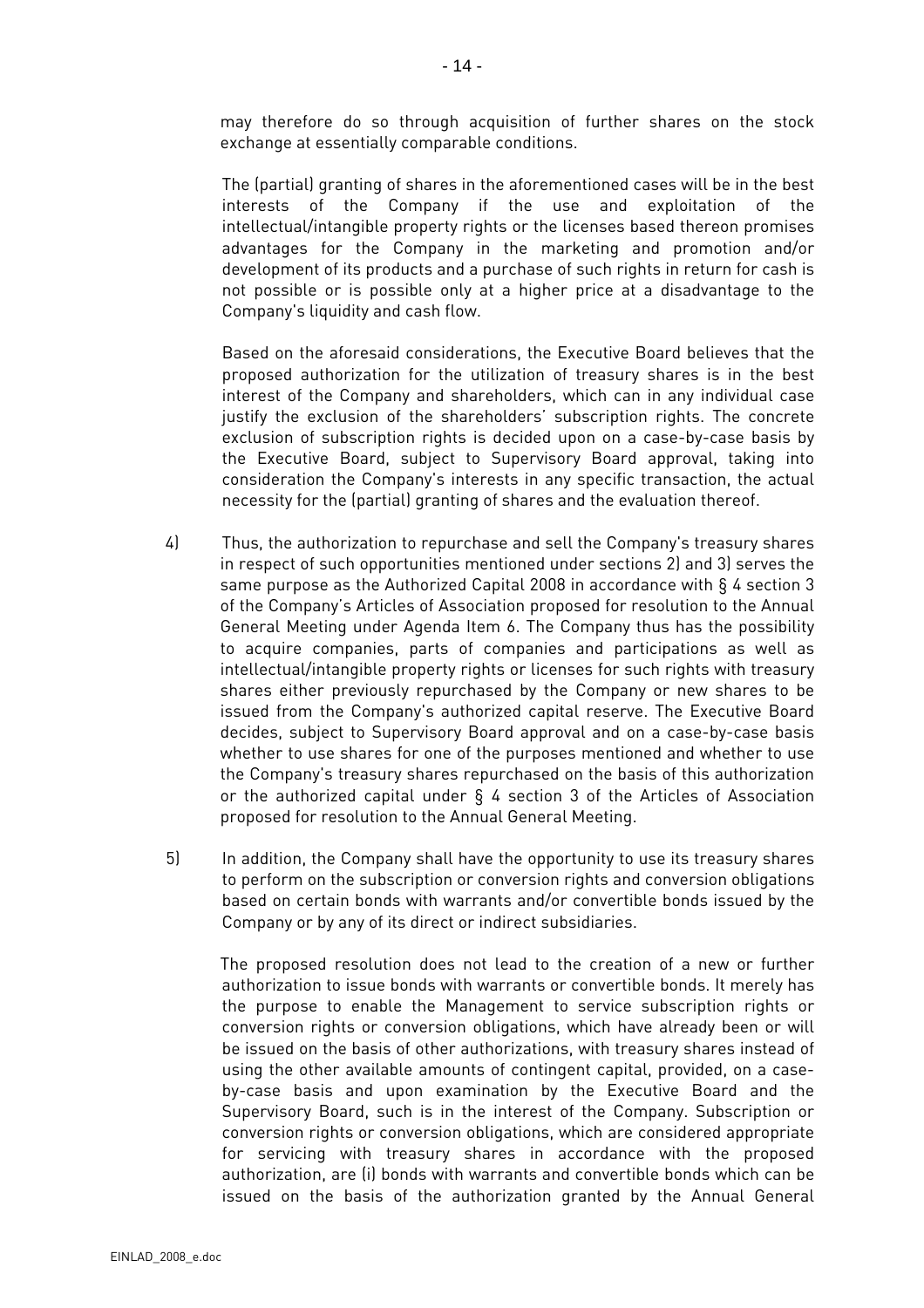Meeting of May 8, 2003 in the version of the authorization granted by the Annual General Meeting of May 11, 2006 (Authorization 2003), (ii) the convertible bonds issued in the fiscal year 2003 by adidas-Salomon International Finance B.V., Amsterdam (now: adidas International Finance B.V.), under the Company's guarantee on the basis of the Authorization 2003 in the aggregate principal amount of EUR 400,000,000 (Convertible Bonds 2003), and (iii) bonds with warrants and convertible bonds, which will be issued on the basis of the authorization proposed for resolution to the Annual General Meeting on May 11, 2006. The notarial minutes taken with regard to the Annual General Meetings on May 8, 2003 and on May 11, 2006, which contain the aforementioned adopted authorizations, are available for inspection by the shareholders at the Company's Commercial Register with the Local Court Fuerth, HRB 3868. On request, all shareholders will be sent free copies of the above mentioned notarial minutes.

6) Finally, the Company shall have the opportunity to use its treasury shares to perform on the stock options arising from the Management Share Option Plan 1999 ("MSOP"). Such opportunity shall be granted along with the already existing possibility to service such stock options with shares issued from a contingent capital which was resolved upon together with the MSOP on May 20, 1999 and adjusted by the Annual General Meetings on May 8, 2002, May 13, 2004 and May 11, 2006. The decision whether the beneficiaries will be offered or assigned shares from the contingent capital or from the stock of repurchased treasury shares will be made by the Company on a case-by-case basis depending on the respective liquidity and market situation. The possibility to service stock options arising from the MSOP with treasury shares does not lead to the creation of a new share option plan or to an amendment to the MSOP. The notarial minutes taken with regard to the Annual General Meetings on May 20, 1999, on May 8, 2002, on May 13, 2004 and on May 11, 2006, which contain the aforementioned resolutions on the Management Share Option Plan 1999, are available for inspection by the shareholders at the Company's Commercial Register with the Local Court Fuerth, HRB 3868. On request, all shareholders will be sent free copies of the above mentioned notarial minutes.

The total volume of the formerly issued stock options of the MSOP only amounted to approximately 3% of the Company's stock capital; with the majority of the stock options already exercised and only 33,550 stock options remaining outstanding by February 29, 2008, the claims from stock options still outstanding only amount to approx. 0.066% of the Company's current stock capital. There is therefore no significant dilution of the shareholders' stock if the stock options are serviced with treasury shares of the Company. Furthermore, stock options may only be exercised if the stock market price of the Company's shares since the granting of the stock options in absolute terms significantly has increased since the granting of the stock options or if the stock market price has developed more favorably than the stock market prices of the shares of the major competitors. The performance discount to be deducted from the exercise price, if necessary, only applies if the performance objectives have not only been met but even exceeded and the stock market price of the Company's shares in absolute terms and/or in relative terms in comparison to the major competitors has developed clearly positive since the date when the stock options were granted.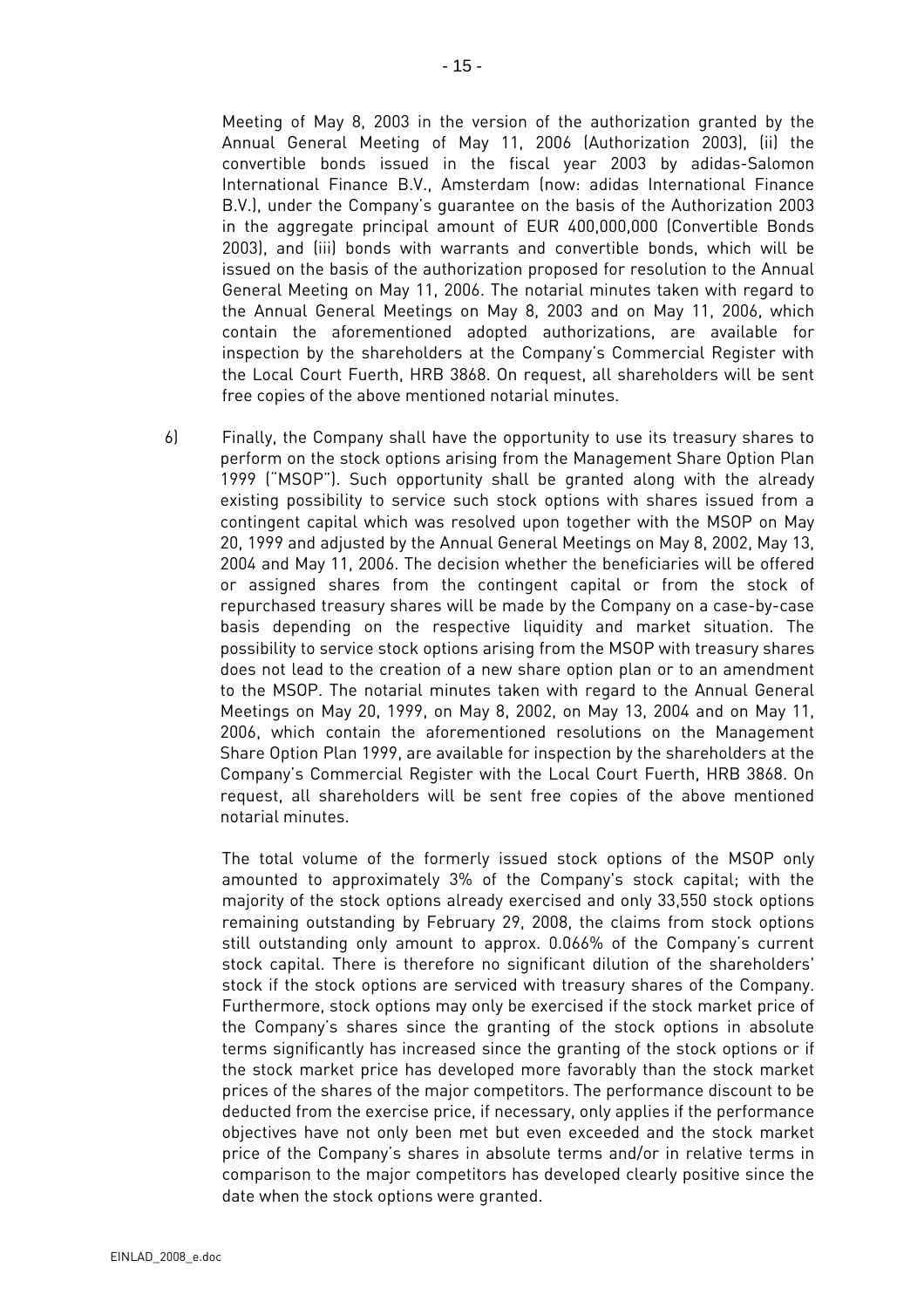7) Sub-section 4.2.3 of the German Corporate Governance Code includes the recommendation that the variable compensation components of the Executive Board members shall among other things contain components with long-term incentive effects and risk character. In accordance with the German Corporate Governance Code, this applies particularly to shares with a waiting period of several years.

 The resolution proposed under Agenda Item 7 takes this into account under section 3). The provision under section 3) enables the Supervisory Board – as already by resolution of the previous annual general meetings − to pay out management bonuses in the form of stocks. As the authorization may only be used provided a reasonable level of compensation is ensured (§ 87 section 1 AktG) and further provided that an appropriate legal and economic minimum waiting period is determined and that the shares shall be granted and assigned at the respective current stock market price, it is ensured that the shareholders' subscription right is excluded only to an appropriate extent and in the best interest of the Company. The Executive Board members who receive shares as compensation on this basis have an additional interest in achieving an increase in value of the Company expressed by the stock market price. They also bear the foreign exchange risk, as it is not permissible to dispose of or otherwise use the shares within the waiting period. This form of compensation therefore has risk character. The same shall apply if the shares as part of the compensation are not immediately assigned but, with regard to the fact that there is no possibility to sell such shares anyway, are first only promised unconditionally. Even then, the risk for the further stock market price development is borne by the respective Executive Board member.

The further details are determined by the Supervisory Board within the scope of its legal responsibilities. It particularly decides whether, when and to what extent it will use the authorization (§ 87 section 1 AktG). The Supervisory Board is also responsible for the observance of any further requirements of the German Corporate Governance Code. In view of the statutory distribution of responsibilities, the Supervisory Board, however, does not have the possibility as representative of the Company to acquire shares of the Company itself for the purpose of compensating the Executive Board or to ask the Executive Board to acquire such treasury shares on its behalf. If therefore there are no treasury shares available, which can be used for this purpose, the authorization cannot be used. This does not exclude that the recommendation of the German Corporate Governance Code may in such a case be followed by different means.

# **[8] Resolution granting the authorization to use equity derivatives in connection with the acquisition of treasury shares pursuant to § 71 section 1 no. 8 AktG while excluding shareholders' tender and subscription rights**

Further to the authorization proposed for resolution under Agenda Item 7 regarding the acquisition of treasury shares pursuant to § 71 section 1 no. 8 AktG, the Company shall also be authorized to acquire treasury shares by using equity derivatives.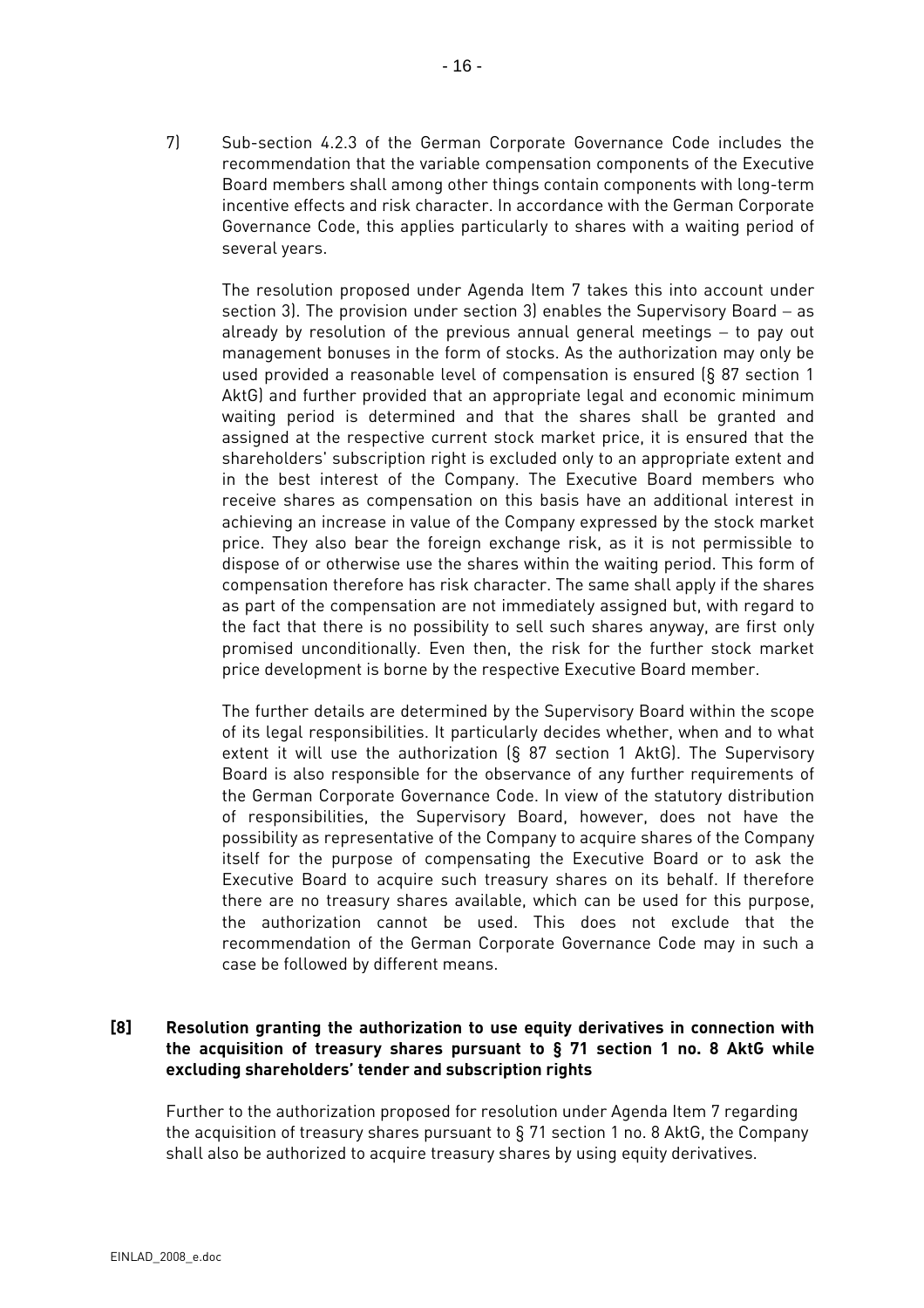The Executive Board and Supervisory Board therefore propose that the following resolutions be passed:

1) In addition to the authorization proposed for resolution under Agenda Item 7 regarding the acquisition of treasury shares pursuant to § 71 section 1 no. 8 AktG, the acquisition of shares of the Company may also be completed, apart from the ways described there, with the use of equity derivatives. The Executive Board shall be authorized, subject to Supervisory Board approval, to sell options which require the Company to buy adidas shares upon the exercise of the options by the option holder ("put options"). Furthermore, the Executive Board shall be authorized, subject to Supervisory Board approval, to purchase options which entitle the Company to acquire adidas shares upon the exercise of the options by the option holder ("call options"). Additionally, the purchase can be made by using a combination of put and call options as well as by using other equity derivatives as hereinafter determined.

All share acquisitions based on put or call options, a combination of put and call options or on other equity derivatives are limited to a maximum volume of 5% of the stock capital existing on the date on which the resolution is adopted by the Annual General Meeting or – if this amount is lower – on the date on which the aforementioned authorization was exercised.

- 2) The options must be executed with a financial institution in close conformity with market conditions. They have to be set up in such a way to ensure that the options are only serviced with shares which were acquired under observance of the principle of non-discrimination. The acquisition of shares on the stock exchange at the stock market price valid at the time of the acquisition satisfies such requirement. The term of the options must be chosen in such a way that the shares are acquired upon the exercise of the options no later than November 7, 2009.
- 3) The purchase price payable per adidas share upon the exercise of an option must not exceed or fall below the opening rate of the Company's shares in the Xetra-Trading System (or a comparable successor system) on the Frankfurt Stock Exchange on the day of the conclusion of the relevant options transaction by more than 20% (excluding incidental purchasing costs but taking into account the option premium received/paid).
- 4) Furthermore, an agreement with a financial institution may be concluded so that the financial institution delivers shares of a certain number or equivalent to a specific Euro amount within a specific period of time, all having been agreed a priori, to the Company. The price at which the Company purchases treasury shares has to show a reduction from the arithmetic mean of the volume weighted average stock market price of adidas shares in the Xetra Trading System calculated on the basis of a specific number of trading days determined in advance. In addition, the financial institution must undertake to buy the shares to be delivered at the stock exchange at a price being within the margin which would apply if the Company directly purchased shares at the stock exchange.
- 5) In the event that treasury shares are acquired using equity derivatives in accordance with the above rules, shareholders have no right to conclude such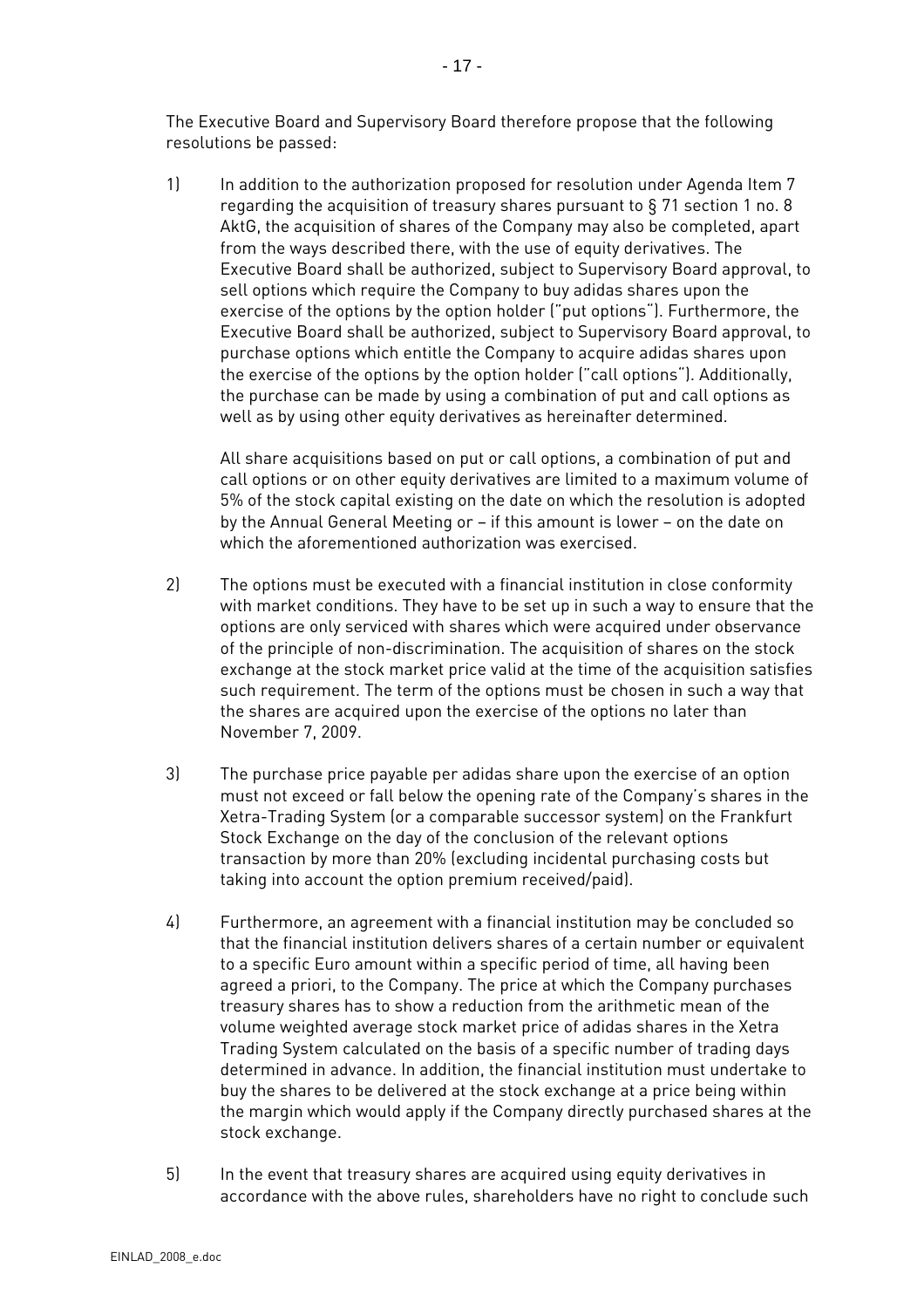option transactions or other equity derivatives with the Company. Furthermore, any tender rights of shareholders are excluded.

- 6) For the use of treasury shares acquired using equity derivatives, the provisions set out in sections 2), 3) and 5) of the resolution proposed under Agenda Item 7 shall apply mutatis mutandis. The shareholders' subscription right to treasury shares shall be excluded to the extent that such shares are used in accordance with the authorizations under sections 2) and 3) of the resolution proposed under Agenda Item 7.
- 7) If any of the transactions carried out on the basis of this authorization require the approval of the Supervisory Board, the Supervisory Board may transfer this responsibility to one of its committees.

# **Report of the Executive Board pursuant to § 71 section 1 no. 8, § 186 section 4, sentence 2 AktG concerning Agenda Item 8**

Further to the report made under Agenda Item 7, the Executive Board also gives a written report in accordance with § 71 section 1 no. 8 in conjunction with § 186 section 4 sentence 2 AktG on the resolution proposed under Agenda Item 8, which is published in full hereafter:

In addition to the possibilities provided for in Agenda Item 7 to acquire treasury shares, the Company shall also be authorized to acquire treasury shares using equity derivatives. This additional alternative will expand the Company's ability to structure the acquisition of treasury shares in a flexible manner.

For the Company it may be advantageous to sell put options or purchase call options or acquire adidas shares using a combination of put and call options or other equity derivatives instead of directly acquiring shares of the Company. The acquisition of treasury shares using equity derivatives shall serve only to supplement the possibilities of reacquiring treasury shares pursuant to the resolution proposed under Agenda Item 7. The acquisition is limited from the outset to 5% of the stock capital existing on the date on which the resolution is adopted by the Annual General Meeting or – if this amount is lower – on the date on which the aforementioned authorization was exercised. The term of the options must be chosen in such a way that the shares are acquired upon exercise of the options no later than on November 7, 2009, thus ensuring that the Company does not acquire any treasury shares following the expiration of the authorization regarding the acquisition of treasury shares on November 7, 2009 subject to a new authorization being granted.

When selling put options, the Company gives the respective holder of put options the right to sell shares of the Company to the Company at a price specified in the put option conditions (the "strike price"). In return for the obligation to acquire treasury shares in accordance with the put option, the Company shall receive an option premium which has to be established in close conformity with market conditions, i.e. which corresponds to the value of the put option taking into consideration, among other things, the strike price, the option term and the volatility of the adidas shares. For the option holder, exercise of a put option makes economic sense only if the stock market price of the adidas shares, at the time of exercise, is below the strike price, because the option holder can then sell the shares to the Company at a higher price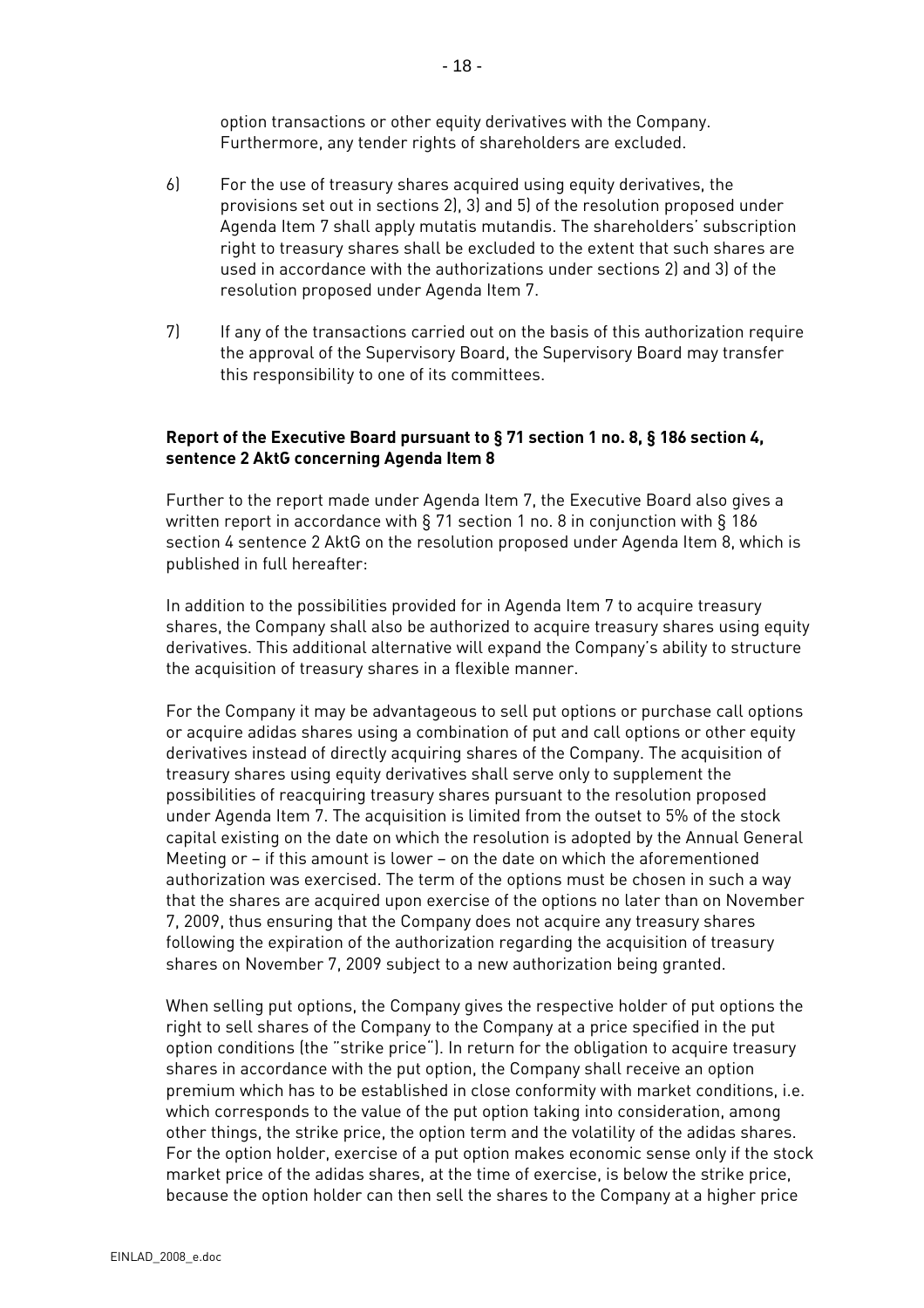than he can achieve at the market. From the Company's perspective, however, the consideration to be paid for the acquisition of the shares is reduced by the option premium already collected. The share buyback using equity derivatives is advantageous for the Company as the Company may specify a certain strike price already when concluding the option transaction, whereas liquidity will not flow out until the date the options are exercised. If the option holder does not exercise the options, particularly because the stock price on the date of the exercise exceeds the strike price, the Company, although unable to acquire any treasury shares, still finally keeps the option premium received.

When purchasing call options, the Company acquires, against payment of an option premium, the right to purchase a predetermined number of adidas shares at a certain price (the "strike price") from the respective option seller (the "option writer"). For the Company, exercise of the call options makes economic sense if the stock market price of the adidas shares exceeds the strike price, because it can then buy the shares from the option writer at a more favorable price than on the market. Moreover, the Company's liquidity is thus spared, as the strike price for the shares is only payable upon the exercise of the call options. These aspects may justify in individual cases that the Company pays an option premium for the conclusion of call options, which in turn has to be determined in close conformity with market conditions taking into consideration the criteria mentioned in connection with the put options.

The purchase price to be paid by the Company for the adidas shares using options is the strike price specified in each respective case. The strike price may be higher or lower than the stock market price of the adidas share on the day of the conclusion of the option transaction and on the day of the acquisition of the shares upon exercise of the option. However, the strike price, taking into account the option premium received/paid, may neither exceed nor fall below the opening rate of the Company's shares in the Xetra Trading System (or a comparable successor system) on the Frankfurt Stock Exchange on the day of the conclusion of the relevant options transaction by more than 20% (excluding incidental purchasing costs). The Company may also agree upon equity derivatives which provide for a delivery of shares with a reduction on the weighted average stock market price. The obligation to execute option transactions and other equity derivatives solely with a financial institution while ensuring that the options and other equity derivatives are only serviced with shares acquired under observance of the principle of non-discrimination, is designed to rule out any disadvantages for shareholders in the event of share buybacks using equity derivatives. In accordance with the legal provisions under § 71 section 1 no. 8 AktG, the principle of non-discrimination is satisfied if the shares are acquired through the stock exchange at the stock market price of the Company's shares valid at the time of the acquisition through the stock exchange. As the price for options (option price) is determined in close conformity with market conditions, the shareholders not involved in the option transactions do not suffer any loss in value. The shareholders are ultimately in the same position they would be in if the Company acquired shares directly through the stock exchange. On the other hand, the possibility to use equity derivatives enables the Company to make use of short-term market opportunities and to execute the appropriate option transactions or other equity derivatives. Any rights of shareholders to conclude such option transactions or other equity derivatives with the Company as well as any tender rights of shareholders are excluded. Such exclusion is necessary to enable the Company to use equity derivatives in connection with the repurchase of treasury shares and to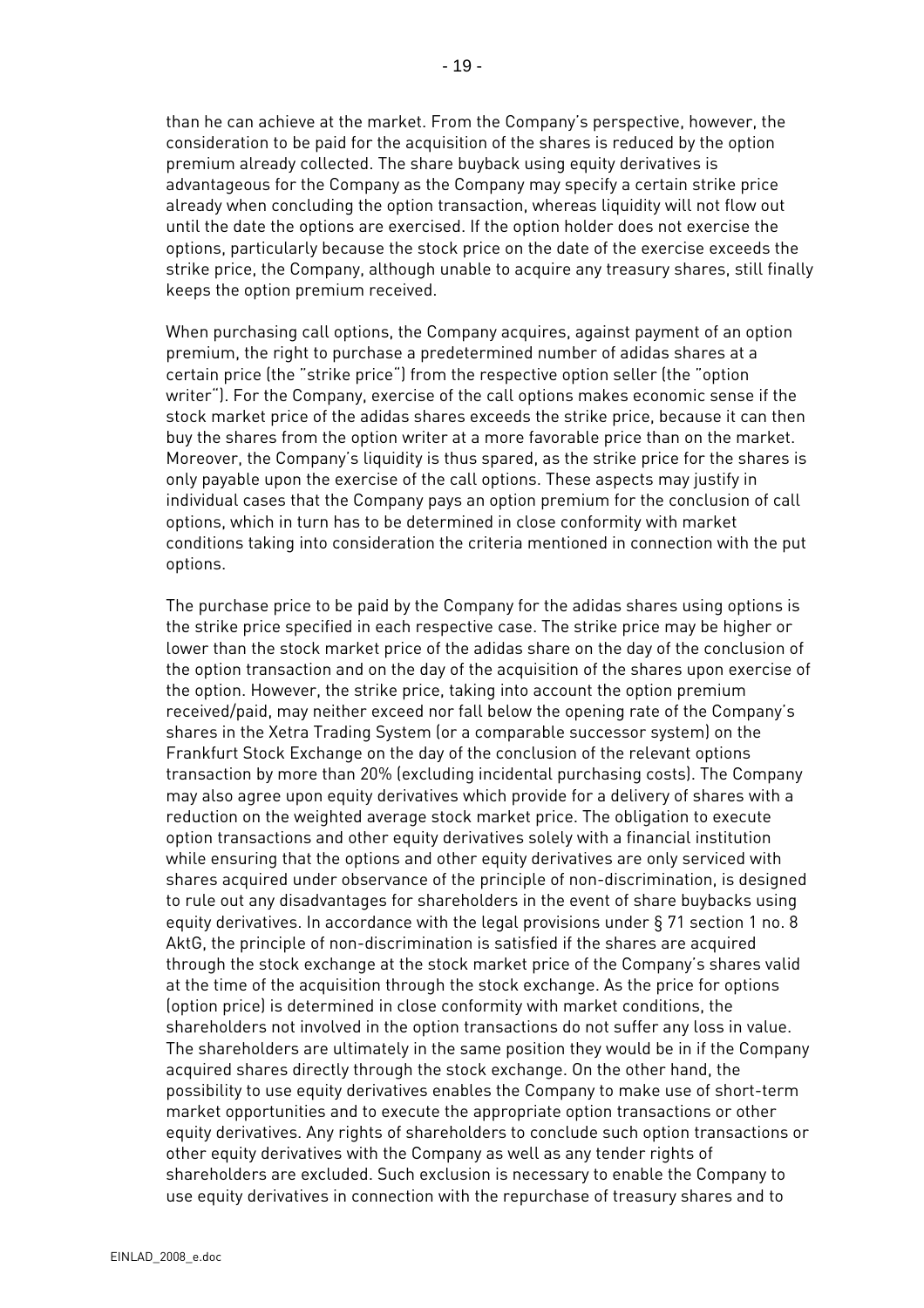achieve the advantages resulting from such use. A conclusion of the relevant equity derivatives with all shareholders is not feasible.

Having carefully weighed the interests of shareholders and of the Company, and given the advantages to the Company that may result from the use of put options, call options, a combination of put and call options or other equity derivatives, the Executive Board considers the authorization for the non-granting or restriction of shareholders' rights to conclude such equity derivatives with the Company or to tender their shares to be generally justified.

The alternatives to use the treasury shares acquired using equity derivatives do not differ from the alternatives to use the treasury shares as proposed under Agenda Item 7. Regarding the reasons for the exclusion of shareholders' subscription rights in connection with the use of the shares, the Executive Board therefore refers to the Report of the Executive Board on Agenda Item 7.

## **[9] Appointment of the Auditor and the Group Auditor for the fiscal year 2008**

 The Supervisory Board proposes to appoint KPMG Deutsche Treuhand-Gesellschaft Aktiengesellschaft Wirtschaftsprüfungsgesellschaft, Frankfurt am Main, as Auditor of the consolidated financial statements, annual financial statements and, if applicable semi-annual financial statements for the fiscal year 2008.

#### **Documents pertaining to the Annual General Meeting**

The consolidated financial statements and Group management report as at December 31, 2007, the annual financial statements and management report of adidas AG for the fiscal year 2007, the Supervisory Board Report for 2007, the proposal on the appropriation of retained earnings as well as the Executive Board Reports on Agenda Items 6, 7 and 8, which are printed above in their complete form, may be inspected on the Company's website on www.adidas-Group.com/agm. The documents are also available for inspection during the Annual General Meeting of adidas AG.

The aforementioned documents will be available for inspection at the Company's offices as of the date of convocation of the Annual General Meeting. On request all shareholders will be sent without delay a free copy of these documents.

## **Participation in the General Meeting**

As at the date of convocation of the Annual General Meeting, the Company's stock capital amounts to EUR 203,644,960.00 divided into 203,644,960 no-par-value bearer shares ("shares"). Each of these shares entitles the holder to one vote. In accordance with § 71 b AktG the Company, however, has no rights in respect of the treasury shares held by the Company. As at the date of convocation of the Annual General Meeting, the Company holds 2,580,000 treasury shares. Therefore, as at the date of convocation the total number of shares which are entitled to participate in and vote at the Annual General Meeting amounts to 201,064,960 shares.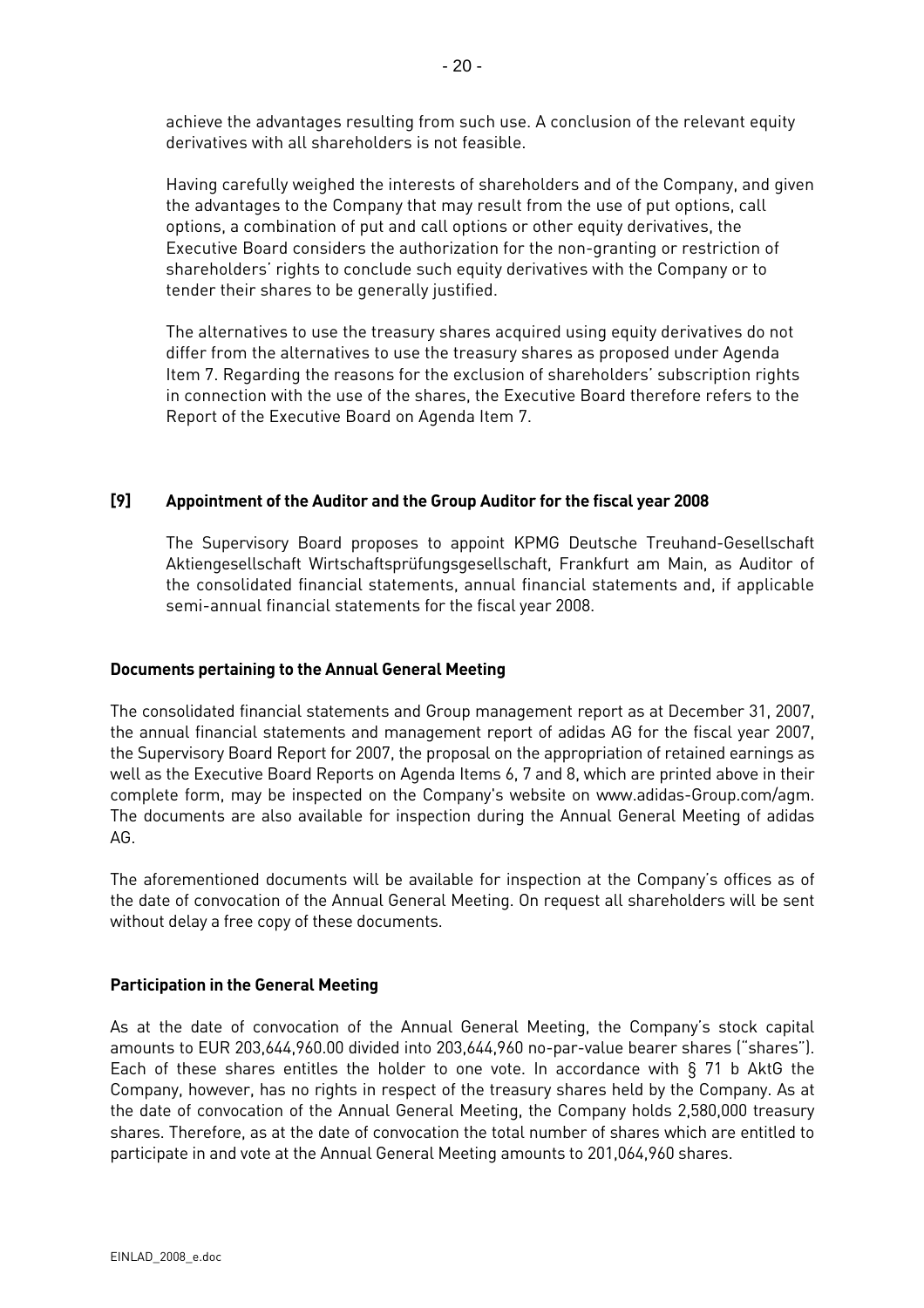In accordance with § 20 of our Company's Articles of Association, only those shareholders are entitled to participate in the General Meeting and to exercise their voting rights who register with the Company under the following address and who submit a special written record of share ownership issued by the depository to the Company to the following address:

> adidas AG c/o Dresdner Bank AG WDHHV dwpbank AG Wildunger Straße 14 60487 Frankfurt am Main Germany Fax No.: +49 (0) 69 5099-1110 E-Mail: hv-eintrittskarten@dwpbank.de

This record shall refer to the beginning of April 17, 2008 (00:00 hrs) and reach the Company together with the registration no later than the end of April 30, 2008 (24:00 hrs) at the abovementioned address. The registration and share ownership record have to be submitted in written form in either German or English. The Company is entitled, in case of doubt about the correctness or authenticity of the record, to demand an additional appropriate form of evidence. If such evidence is not submitted at all or not in the appropriate form, the Company may reject the shareholder.

Following the due receipt of the registration and of the record of share ownership, the registration agent will send out the entrance tickets for the General Meeting to the shareholders. To ensure the timely receipt of the entrance tickets, we kindly ask our shareholders to request their depository to issue an entrance ticket for the participation in the General Meeting in due time. The necessary registration and the record of the share ownership will be taken care of by the depository in such cases.

## **Free Disposability of Shares**

The shares are not blocked when registering for the General Meeting; shareholders may thus continue to dispose of their shares at their discretion even after having registered.

## **Exercise of Voting Rights**

Shareholders may exercise their voting rights through authorization of a bank, a shareholders' association or any different person of their choice. Such powers of representation have to be made in writing unless the authorization is granted to a bank, shareholders' association or a person being of equal status with regard to the exercise of voting rights in accordance with the German Stock Corporation Act.

As special service, we offer to our shareholders as in the past, to authorize proxies appointed by the Company to exercise their voting rights. For such purpose, a power of representation and instructions on how to exercise the voting rights have to be given to the proxies. Without such instructions, the power of representation will be invalid. The proxies are bound to vote in accordance with the instructions.

Before the General Meeting, powers of representation and voting instructions can be given to the proxies appointed by the Company in writing, by facsimile, or, in accordance with the